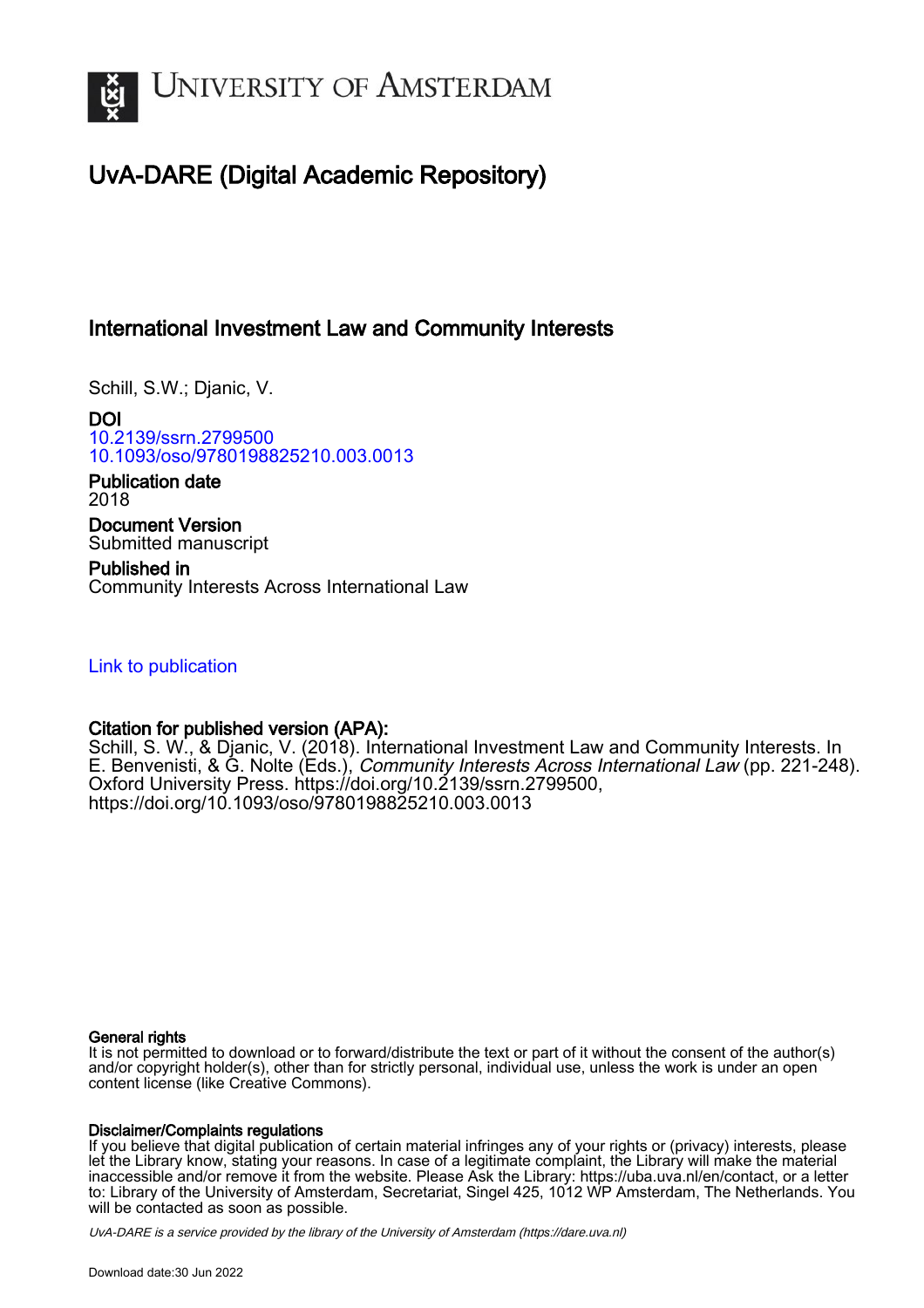

Online Proceedings Working Paper No. 2016/01

# **FIFTH BIENNIAL GLOBAL CONFERENCE JULY 7-9, 2016 MANDELA INSTITUTE UNIVERSITY OF THE WITWATERSRAND**

**International Investment Law and Community Interests**

*Stephan W Schill and Vladislav Djanic* **UNIVERSITY OF AMSTERDAM**

June 23, 2016 Published by the Society of International Economic Law

This paper can be downloaded free of charge from: [https://ssrn.com/link/SIEL-2016-Johannesburg-](https://ssrn.com/link/SIEL-2016-Johannesburg-Conference.html)[Conference.html](https://ssrn.com/link/SIEL-2016-Johannesburg-Conference.html)

C/O LAW DEPARTMENT

London School of Economics Houghton Street London WC2A2AE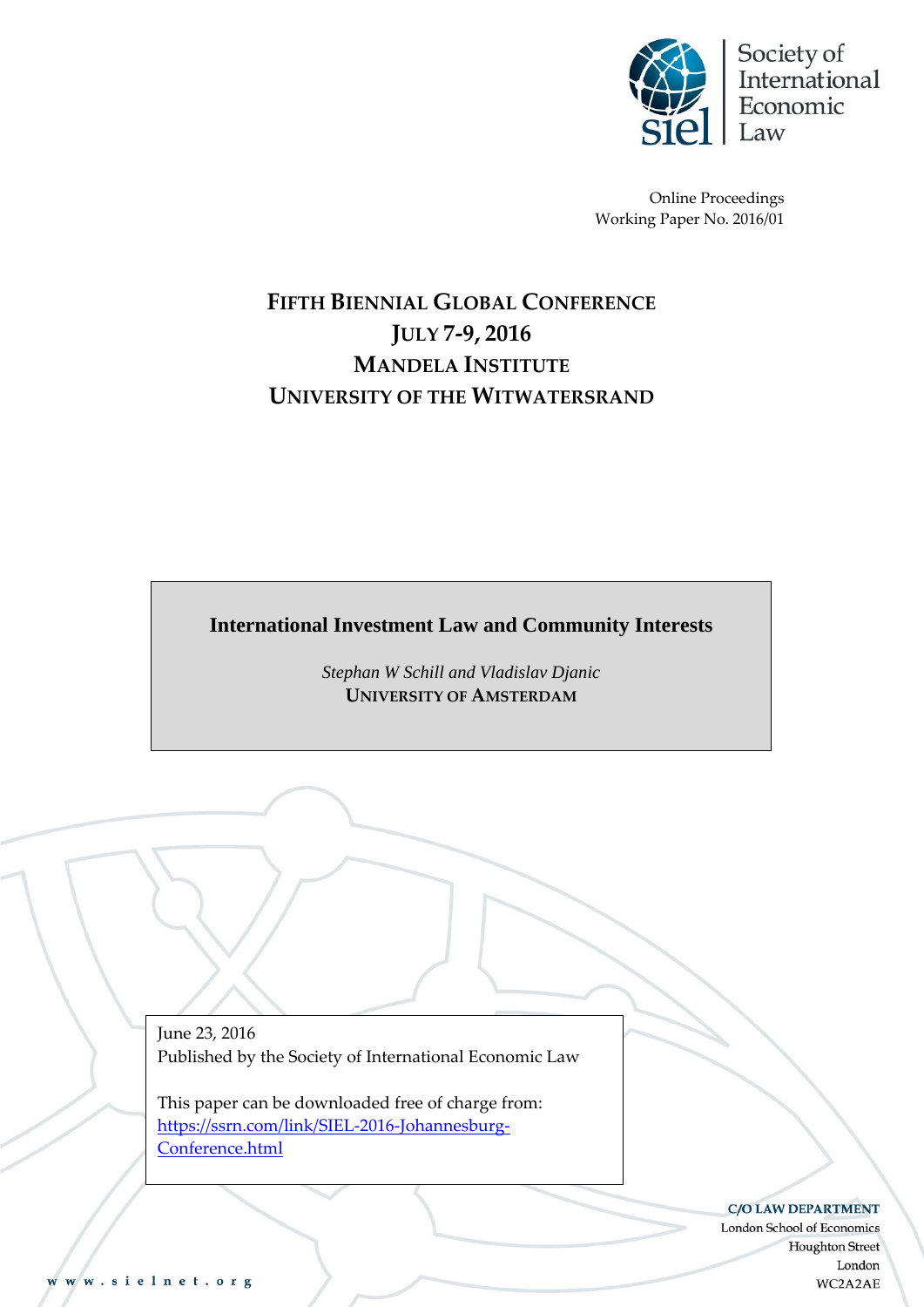## **International Investment Law and Community Interests**

*Stephan W Schill and Vladislav Djanic\**

#### **Abstract**

In contemporary discourse, international investment law (IIL) and investor-state dispute settlement (ISDS) are often perceived as threats to community interests in one-sidedly protecting foreign investors and undermining public policies that are to the benefit of the local population and the international community. This is nowhere more manifest than in the fierce debates about the inclusion of an investment chapter in the Transatlantic Trade and Investment Partnership currently being negotiated between the European Union and the United States. The present chapter forwards a different perspective. First, it argues that investment law properly construed can be conceptualized as protecting community interests, because it is part of the legal infrastructure that is necessary for the functioning of the global economy under a rule of law framework. Aimed at supporting economic growth, this helps further economic and noneconomic community interests, including sustainable development. Second, the chapter argues that IIL and ISDS do not turn a blind eye to the conflicts that can arise between economic and non-economic community interests, such as environmental protection, labour standards, public health or human rights. Instead, investment law and dispute settlement have numerous mechanisms at their disposal for alleviating tensions with non-economic community interests.

## **Table of Contents**

|  | III. Reconciling Investment Protection with Competing Community Interests 13 |  |  |
|--|------------------------------------------------------------------------------|--|--|

<sup>\*</sup> Stephan W Schill (Dr iur (Frankfurt am Main); LLM (NYU); LLM (Augsburg)) is Professor of International and Economic Law and Governance at the University of Amsterdam and Principal Investigator in the ERC project on 'Transnational Private-Public Arbitration as Global Regulatory Governance: Charting and Codifying the Lex Mercatoria Publica' (LexMercPub, Grant agreement no.: 313355). He is Member of the List of Conciliators of the International Centre for Settlement of Investment Disputes and admitted to the bar as a German Rechtsanwalt and as Attorney-at-Law (New York). Vladislav Djanic (LLM (LSE); LLM (Novi Sad); LLB (Novi Sad)) is a PhD researcher in the above-mentioned ERC project at the University of Amsterdam and is admitted to the bar as a member of the Bar Association of Serbia.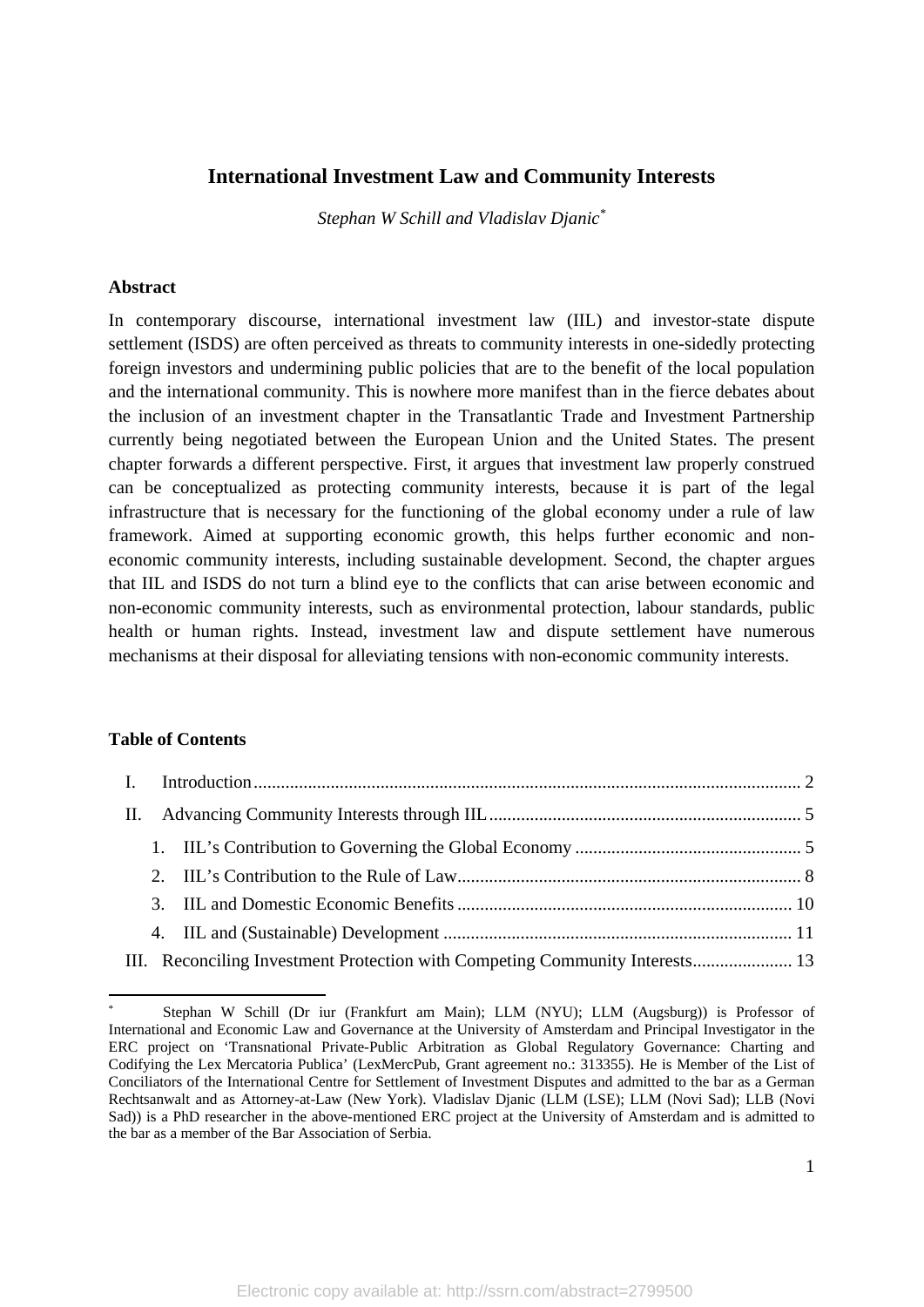|    | Accommodating Community Interests through the Recalibration, Interpretation and |                                                                           |  |
|----|---------------------------------------------------------------------------------|---------------------------------------------------------------------------|--|
|    |                                                                                 |                                                                           |  |
|    |                                                                                 |                                                                           |  |
|    | $c_{\rm}$                                                                       |                                                                           |  |
| 2. |                                                                                 | Accommodating Community Interests in Investor-State Dispute Settlement 20 |  |
|    | $a_{\cdot}$                                                                     |                                                                           |  |
|    | $\mathbf{b}$ .                                                                  |                                                                           |  |
|    | $\mathbf{c}$ .                                                                  |                                                                           |  |
|    |                                                                                 |                                                                           |  |

#### **I. Introduction**

Bruno Simma famously defined community interests as those interests covered by 'a consensus according to which respect for certain fundamental values is not to be left to the free disposition of States individually or *inter se* but is recognized and sanctioned by international law as a matter of concern to all States'.<sup>1</sup> This definition captures a core set of public interests that should be protected by international law against any interference by States, whether acting unilaterally or jointly. It encompasses not only foundational societal interests protected as *ius cogens*, but all interests 'that correspond to the needs, hopes and fears of all human beings, and attempt to cope with problems the solution of which may be decisive for the survival of entire humankind'.<sup>2</sup> This definition, while perhaps overly focused on the idea that an actual obligation of States exists to further the interests involved, provides a useful starting point to assess the position international investment law (IIL) takes in relation to the concept of community interests.

In contemporary discourse, IIL and investor-State dispute settlement (ISDS) are often perceived as being an obstacle to, or in conflict with, community interests, such as the protection of the environment<sup>3</sup> or human rights, including the right to health,<sup>4</sup> cultural heritage,<sup>5</sup> or the

<sup>-</sup><sup>1</sup> Bruno Simma, 'From Bilateralism to Community Interest in International Law' (1994) 250 Recueil des Cours 217, 233.

<sup>2</sup> Ibid 244.

<sup>3</sup> Kyla Tienhaara, *The Expropriation of Environmental Governance: Protecting Foreign Investors at the Expense of Public Policy* (CUP 2009). See further Jorge E Viñuales, 'The Environmental Regulation of Foreign Investment Schemes Under International Law' in Pierre-Marie Dupuy and Jorge E Viñuales (eds), *Harnessing Foreign Investment to Promote Environmental Protection: Incentives and Safeguards* (CUP 2013) 273.

<sup>&</sup>lt;sup>4</sup> See the contributions in Pierre-Marie Dupuy, Francesco Francioni and Ernst-Ulrich Petersmann (eds), *Human Rights in International Investment Law and Arbitration* (OUP 2009).

<sup>&</sup>lt;sup>5</sup> See Valentina Vadi, *Cultural Heritage in International Investment Law and Arbitration* (CUP 2014).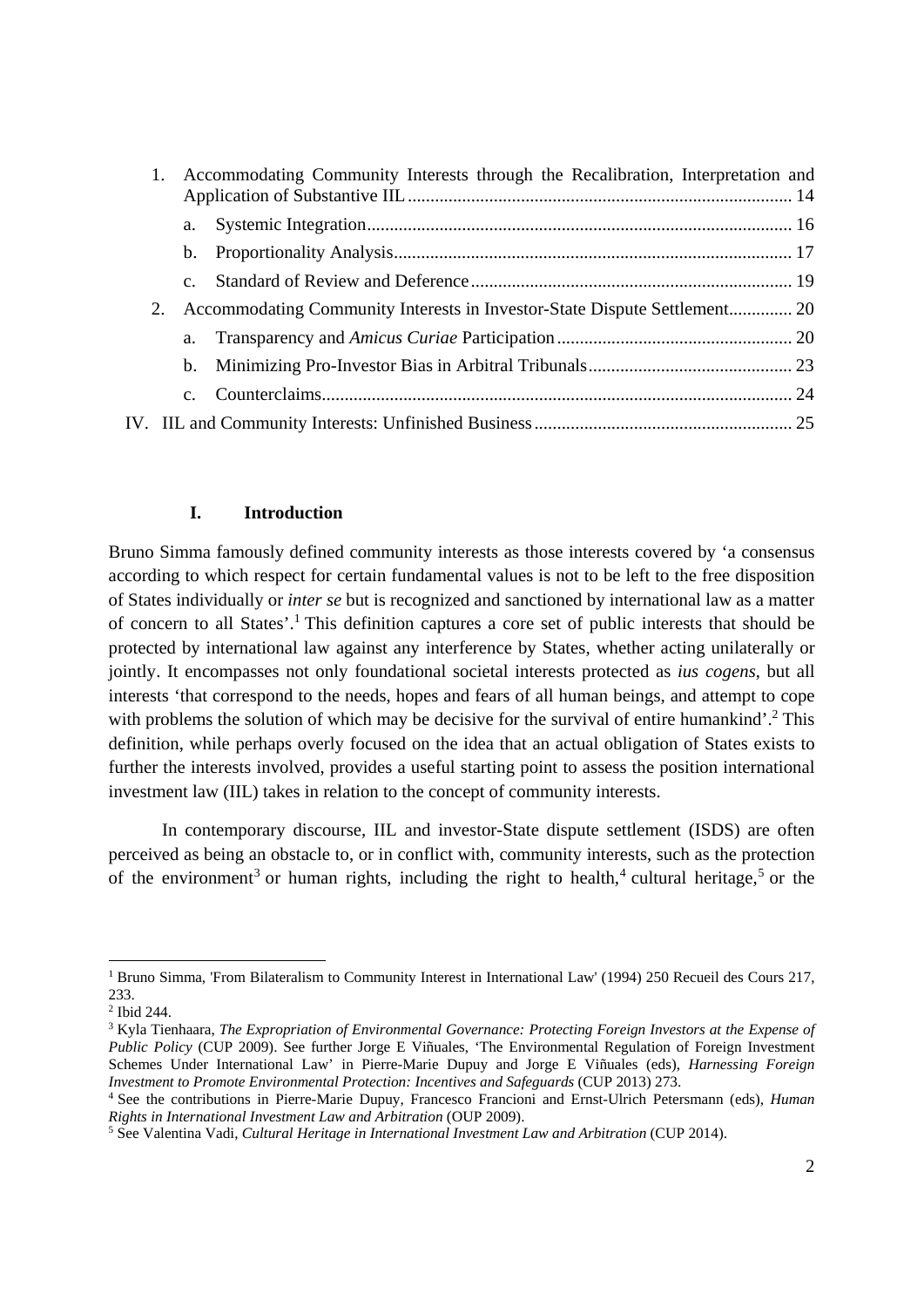rights of indigenous people.<sup>6</sup> A concrete, and much discussed, example of the tensions IIL creates for a government's ability to regulate for the protection of such community interests are the cases Philip Morris initiated against Australia and Uruguay for measures taken by these countries for the protection of public health against smoking-related health hazards. In the case of Australia, ISDS was used to target the Tobacco Plain Packaging Act, which introduced a mandatory plain packaging requirement that only allowed for the company or brand name (in strictly specified form) to appear on cigarette packs, as a breach of the Australia-Hong Kong  $BIT.$ <sup>7</sup> In the case of Uruguay, legislation was introduced that prohibited the sale and marketing of more than one variant of a single brand of cigarettes and mandated the use of graphic images illustrating the adverse health effects of smoking on 80% of the surface area of the packaging. The company considered this as a deprivation of its intellectual property rights and initiated arbitration proceedings under the Uruguay-Switzerland BIT. $8$  Another emblematic example is Vattenfall's claim that Germany breached the Energy Charter Treaty when deciding to phase out nuclear power after the Fukushima incident.9

Given that investment tribunals have in the past not always responded to delicate issues of public interest with the required sensitivity, $10$  cases such as these have led to considerable criticism (occasionally even outrage) in academia, <sup>11</sup> civil society<sup>12</sup> and the general public.<sup>13</sup> Critics view IIL as a field of law that is primarily concerned with protecting the interests of a relatively small sub-group of actors – namely foreign investors – at the expense of the right of governments to regulate in order to protect community interests. In addition, the use of arbitration, a mode of dispute settlement that is predominantly used in international commercial

<sup>6</sup> See eg Valentina Vadi, 'When Cultures Collide: Foreign Direct Investment, Natural Resources, and Indigenous Heritage in International Investment Law' (2011) 42 Columbia Human Rights Law Review 797.

<sup>7</sup>  *Philip Morris Asia Limited v Australia,* UNCITRAL, Notice of Arbitration (21 November 2011)*.* In a recent, so far unpublished, decision, the Tribunal is reported to have declined jurisdiction over the case. See Jarrod Hepburn and Luke E Peterson, 'Australia Prevails in Arbitration with Philip Morris over Tobacco Plain Packaging Dispute' (*IA Reporter*, 17 December 2015) <https://www.iareporter.com/articles/breaking-australia-prevails-in-arbitration-withphilip-morris-over-tobacco-plain-packaging-dispute/ $\geq$  accessed 4 May 2016.

<sup>8</sup> *FTR Holding SA, Philip Morris Products SA and Abal Hermanos SA v Oriental Republic of Uruguay*, ICSID Case No ARB/10/7, Notice of Arbitration (19 February 2010).<br><sup>9</sup> Vattenfall AB and others v Federal Republic of Germany, ICSID Case No ARB/12/12 (registered 31 May 2012).

<sup>&</sup>lt;sup>10</sup> See Gus Van Harten, Sovereign Choices and Sovereign Constraints: Judicial Restraint in Investment Treaty Arbitration (OUP 2013).

<sup>&</sup>lt;sup>11</sup> See eg Gus Van Harten, *Investment Treaty Arbitration and Public Law* (OUP 2007); David Schneiderman, *Constitutionalizing Economic Globalization: Investment Rules and Democracy's Promise* (CUP 2008); M

<sup>&</sup>lt;sup>12</sup> Pia Eberhardt and others, 'Profiting from Injustice: How Law Firms, Arbitrators and Financiers Are Fuelling an Investment Arbitration Boom' (Corporate Europe Observatory and the Transnational Institute, 2012); Thomas Mc Donagh 'Unfair, Unsustainable, and Under the Radar: How Corporations Use Global Investment Rules to Undermine a Sustainable Future' (The Democracy Center, 2013).

<sup>13</sup> See eg George Monbiot, 'This Transatlantic Trade Deal Is a Full-Frontal Assault on Democracy' (*The Guardian*, 4 November 2013) <http://www.theguardian.com/commentisfree/2013/nov/04/us-trade-deal-full-frontal-assault-ondemocracy> accessed 4 May 2016. An organized protest against TTIP in Berlin saw the particpation of hundreds of thousands of people, see 'Hundreds of Thousands Orotest in Berlin Against EU-US Trade Deal' (*Reuters*, 10 October 2015) <http://www.reuters.com/article/us-trade-germany-ttip-protests-idUSKCN0S40L720151010> accessed 4 May 2016.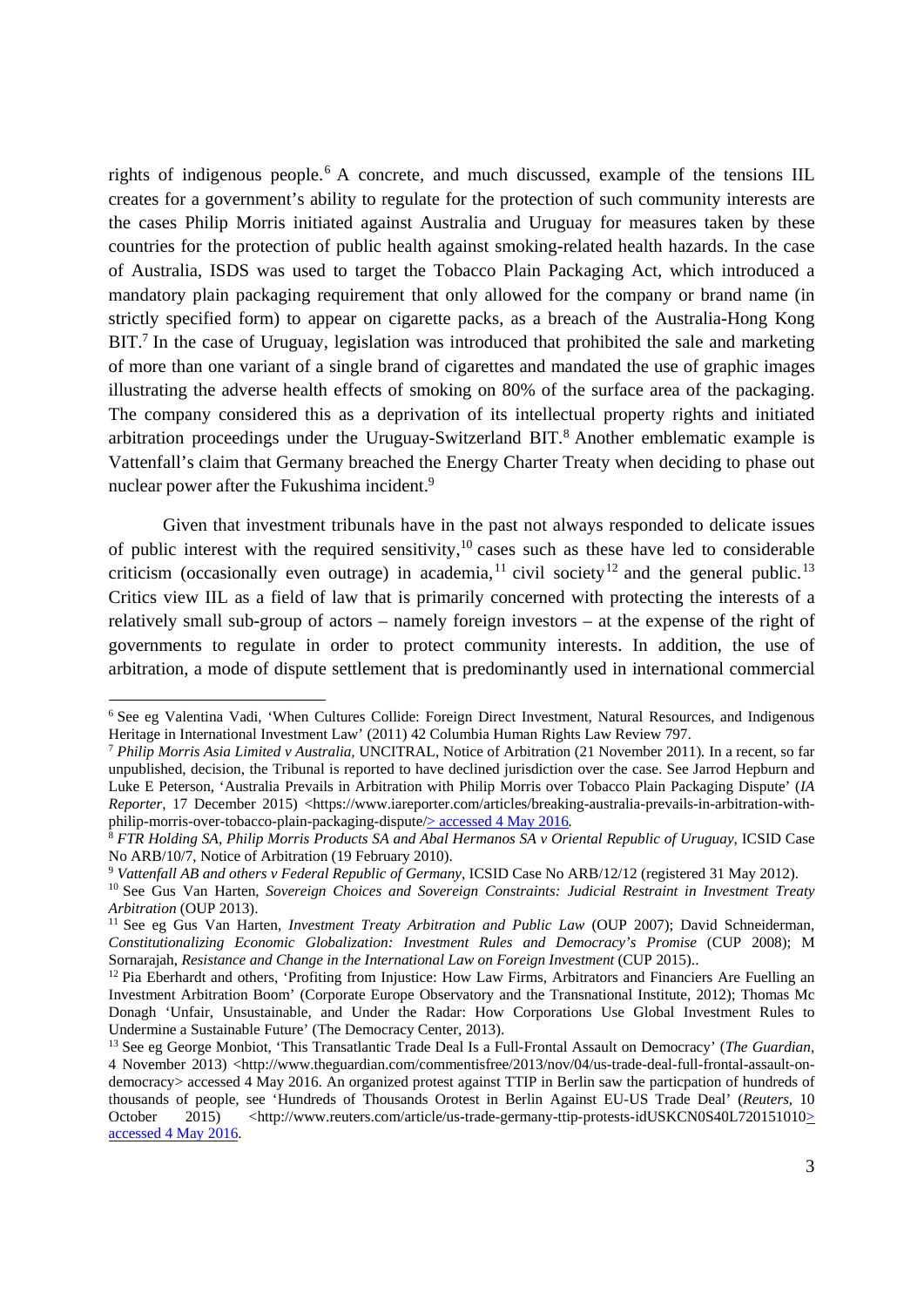relations, to settle disputes under international investment agreements (IIAs), is criticized as a source of pro-investor bias that alters the balance in the relationship between private rights and public interests to the detriment of the public.14 Accordingly, the tensions between IIL and noneconomic community interests have brought about calls for reform, including replacing arbitration of investor-State disputes with a standing international investment court or completely dismantling the system, and returning to domestic courts and diplomatic protection.<sup>15</sup>

Reform is indeed needed in order to bring IIL better in line with fundamental principles of democracy, the rule of law and human rights.<sup>16</sup> In fact, the on-going process of recalibrating IIAs through the inclusion of more precise standards of protection, exception clauses and carveouts in order to protect host States' right to regulate,<sup>17</sup> as well as making ISDS more transparent and open to third-party participation, may be seen as a way to better integrate non-economic community interests. However, analysing IIL reform debates is not the objective of the present chapter, nor do we want to rehash the criticism of IIL which has been described in detail elsewhere.18 We acknowledge that frictions exist between the interests protected by IIL and competing community concerns and support an incremental adaptation of IIL to  $21<sup>st</sup>$  century demands. At the same time, we consider that much of the most vocal criticism is too undifferentiated in describing IIL solely as an obstacle to the unfolding of community interests and at times equally one-sided as some uncritical defences of the existing system.

Accordingly, without being apologetic of the current system, our aim in this chapter is to show to which extent IIL can be conceived as an instrument that itself aims at furthering certain, primarily economic community interests and possesses the tools to address, alleviate and resolve some of the frictions the system creates with competing community interests. As a consequence, the concepts of IIL and community interests are not inherently and necessarily antagonistic, as suggested by much of the current critical debate, but can be seen in a constructive and mutually supportive fashion. Against this background, Part II addresses the contributions IIL can make in advancing community interests by establishing quasi-multilateral disciplines that subject

<sup>&</sup>lt;sup>14</sup> One core argument, in this context, is that arbitrators have an economic incentive to decide cases in favour of investors as only this will increase the number of cases and their own future reappointment. See Van Harten (n 11) 172-73; Gus Van Harten, 'Arbitrator Behaviour in Asymmetrical Adjudication: An Empirical Study of Investment Treaty Arbitration' (2012) 50 Osgoode Hall Law Journal 211; Eberhardt and others (n 12) 8.

<sup>15</sup> See the contributions in Jean E Kalicki and Anna Joubin-Bret (eds), *Reshaping the Investor-State Dispute Settlement System: Journeys for the 21st Century* (Brill 2015) and Shaheeza Lalani and Rodrigo Polanco Lazo (eds), *The Role of the State in Investor-State Arbitration* (Brill 2015). For the proposal by the European Commission to establish an investment court system, see European Commission, 'EU Finalises Proposal for Investment Protection and Court System for TTIP<sup>'</sup> (12 November 2015) <http://europa.eu/rapid/press-release\_IP-15-6059\_en.htm> accessed 4 May 2016.

<sup>16</sup> See Stephan W Schill, 'Reforming Investor-State Dispute Settlement (ISDS): Conceptual Framework and Options for the Way Forward' (International Centre for Trade and Sustainable Development (ICTSD) and World Economic Forum, July 2015) <http://e15initiative.org/wp-content/uploads/2015/07/E15-Investment-Schill-FINAL.pdf> accessed 4 May 2016.<br><sup>17</sup> See Aikaterina Titi, *The Right to Regulate in International Investment Law* (Nomos 2014) 123 ff, 169-89.

<sup>&</sup>lt;sup>18</sup> In addition to the literature cited in nn 10-14 for a summary of the criticism see UNCTAD, World Investment *Report 2015 – Reforming International Investment Governance* (United Nations 2015).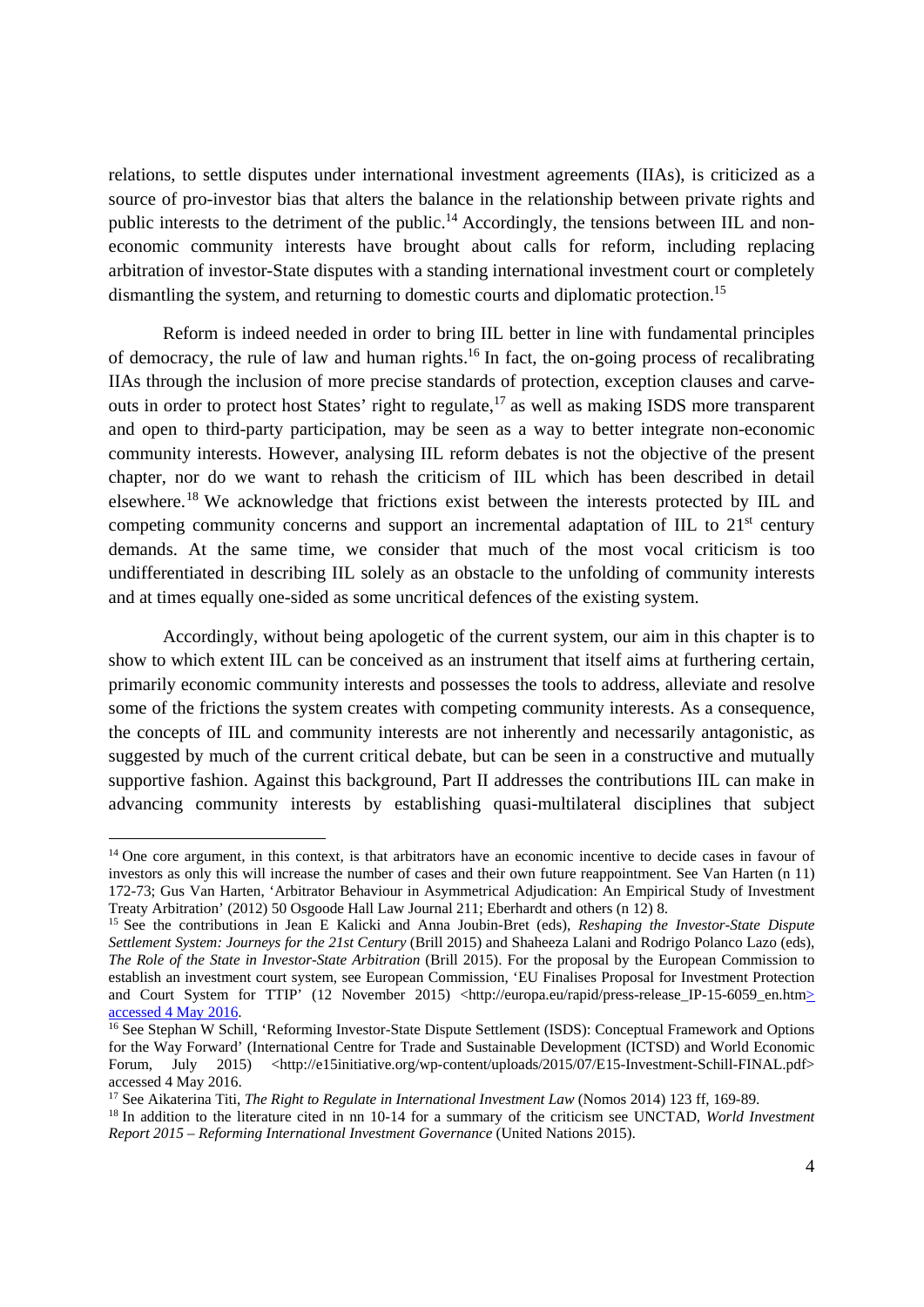investor-State relations to the rule of law in global economic governance, thereby contributing to economic growth and sustainable development. In this perspective, IIL itself furthers community interests. Part III turns to the conflicts IIL creates with competing, non-economic community interests and shows that (undoubtedly imperfect) tools, in substance and procedure, are available to mitigate resulting tensions. Part IV closes by looking at areas where community interests suggest further changes to, and conceptual reorientation in, IIL.

## **II. Advancing Community Interests through IIL**

On the face of it, IIL has a relatively narrow objective – protecting foreign investment against certain government interferences and providing foreign investors with access to an international dispute settlement mechanism in order to enforce the standards of treatment granted under IIAs. The protection offered by IIAs, in turn, is aimed at promoting foreign investments and reacts to the wide-spread perception that political risk, in particular in developing and transitioning countries, is an important factor in making investment less efficient or even inhibiting it altogether.19 However, both the protection and promotion of foreign investment are primarily afforded, not for the private benefit of those foreign investors that profit from the protections in question, but are put into place in response to the public interest of States in increasing foreign investment flows and in taking advantage of the benefits foreign investment can bring, such as the transfer of technology, the creation of employment and tax income, and the increase in economic competitiveness. For the collectivity of all host States, this interest constitutes a community interest that is shared by all states participating in the IIL system.

In aiming to realize its economic objective, the operation of IIL can be seen as contributing to the advancement of a number of different community interests. First, IIL contributes to the establishment of a framework for governing international investment relations in an increasing global economy (1.). Second, IIL's compliance mechanism and States' efforts to adhere to the obligations contained in IIAs work towards the objective of strengthening the rule of law, both at the international and the domestic level (2.). Third, the disciplines on government conduct imposed by IIL serve as the medium for creating the institutional requirements necessary for economic growth (3.). Finally, the economic gains facilitated by IIL, in turn, act as a catalyst for creating the financial basis for States to implement other community interests, including those connected with sustainable development (4.).

#### **1. IIL's Contribution to Governing the Global Economy**

There is a widely shared interest of all States in having a stable and well-functioning global economic system that is conducive to economic growth and development. 20 International

<sup>19</sup> See Stephan W Schill, *The Multilateralization of International Investment Law* (CUP 2009) 3-6 (with further references to the relevant economic literature).

<sup>&</sup>lt;sup>20</sup> Joseph E Stiglitz, 'Global Public Goods and Global Finance: Does Global Governance Ensure That the Global Public Interest Is Served?' in Jean-Philippe Touffut (ed), *Advancing Public Goods* (Edward Elgar Publishing 2006)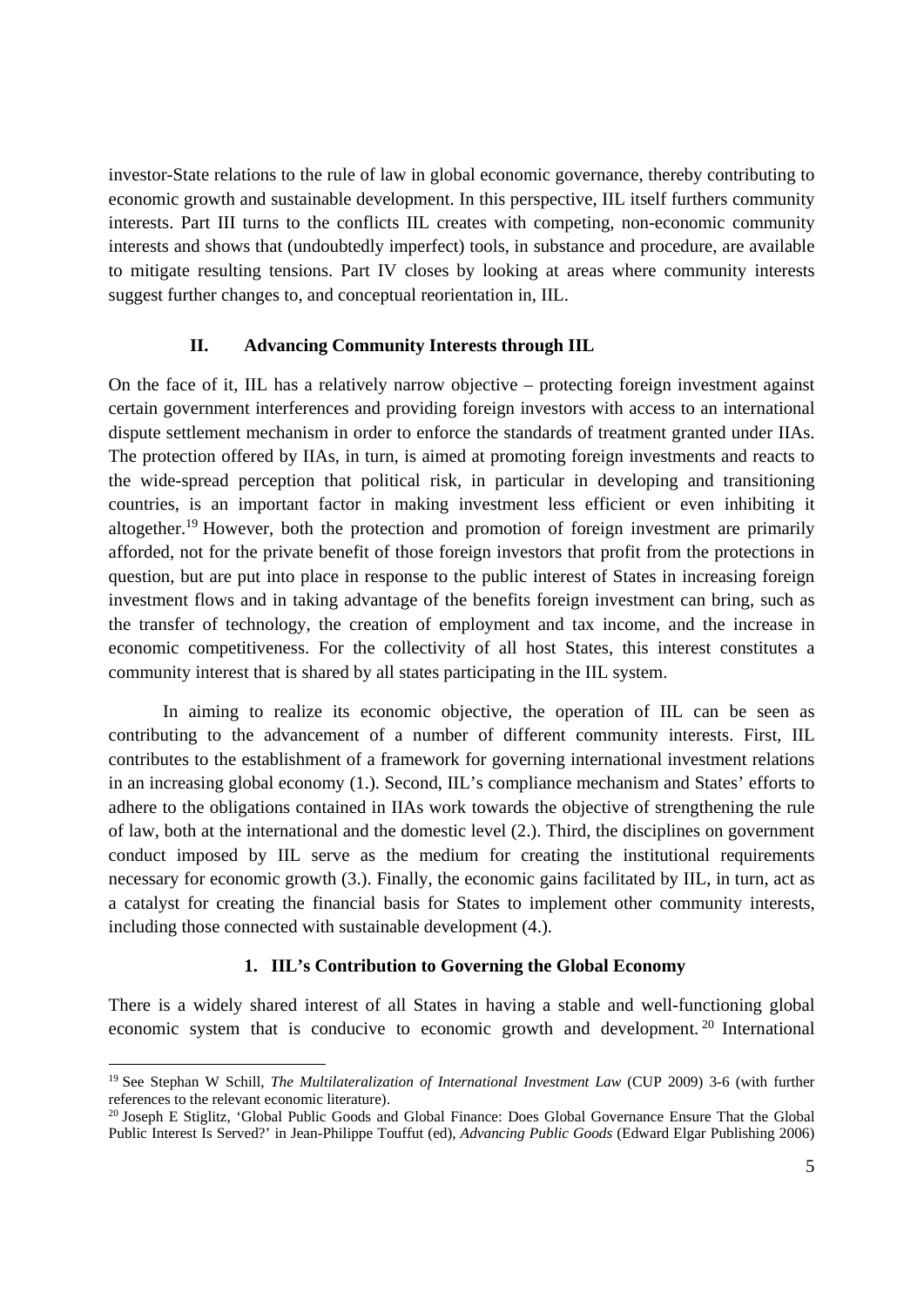investment activities are an integral part of this global economy and bring benefits to other key components of the global economic system, such as international trade.<sup>21</sup> IIL helps stabilize the investment flows by providing a legal framework and governance structures for international investment relations in the global economy<sup>22</sup> and thereby helps to advance the community interest in having governance structures for the increasingly global economy, provided it can be seen as serving, in principle, the interest of all States. The question in this context therefore becomes whether one can understand IIL as an expression of the interest of all States, or whether it is merely the product of overwhelming bargaining power of capital-exporting States.

In fact, from a purely formal perspective, IIL appears as entrenched in bilateralism and driven by the self-interest of a small group of capital-exporting States rather than giving rise to a system that expresses the preferences of all States. What is more, capital-exporting States initially made use of bilateral negotiations with developing countries in order to have them agree to rules that the latter have for a long time collectively refused to agree to in multilateral settings.<sup>23</sup> As a consequence, with more than 3,000 individually negotiated bilateral investment treaties (BITs) as the cornerstone of the system and a party-driven mechanism for dispute resolution, it is intuitive to envision IIL as a system of hegemonic domination in which powerful States benefit to the detriment of weaker States.<sup>24</sup> Yet, there are good reasons to see IIL as constituting a system that functions according to multilateral (rather than bilateral) rationales and that implements disciplines on government conduct that are rather independent of the concrete bilateral relations in question. This uniformity suggests an interest of all States in the creation of converging rules governing investor-State relations in the global economy, rather than structuring international investment relations based on bilateral *quid pro quo* bargains.25

Despite the repeated failure of attempts aimed at concluding comprehensive multilateral treaties, such as within the International Trade Organization in the late 1940s, in the Organisation for Economic Co-operation and Development (OECD) in the late 1960s and again in the 1990s,

 <sup>149, 152;</sup> Markus Benzing, 'Community Interests in the Procedure of International Courts and Tribunals' (2006) 5 The Law and Practice of International Courts and Tribunals 369, 387.

<sup>&</sup>lt;sup>21</sup> Foreign direct investment often precedes increases in exports and is considered to be an important stimulant of trade flows, see UNCTAD, *World Investment Report 2013 – Global Value Chains: Investment and Trade for* 

<sup>&</sup>lt;sup>22</sup> See Stephan W Schill, 'Crafting the International Economic Order: The Public Function of Investment Treaty Arbitration and Its Significance for the Role of the Arbitrator' (2010) 23 Leiden Journal of International Law 401, 410; Barnali Choudhury, 'International Investment Law as a Global Public Good' (2013) 17 Lewis and Clark Law Review 481, 484.

<sup>&</sup>lt;sup>23</sup> For this view see Andrew T Guzman, 'Why LDCs Sign Treaties That Hurt Them: Explaining the Popularity of Bilateral Investment Treaties' (1997) 38 Virginia Journal of International Law 639 and Eyal Benvenisti and George W Downs, 'The Empire's New Clothes: Political Economy and the Fragmentation of International Law' (2007) 60 Stanford Law Review 595, 616-17.

<sup>&</sup>lt;sup>24</sup> In this sense see Sornarajah (n 11) and Kate Miles, *The Origins of International Investment Law: Empire, Environment and the Safeguarding of Capital (CUP 2013).* 

<sup>&</sup>lt;sup>25</sup> For a comprehensive overview on how the system of IIL can be seen as a multilateral, rather than a bilateral framework, see Schill (n 19).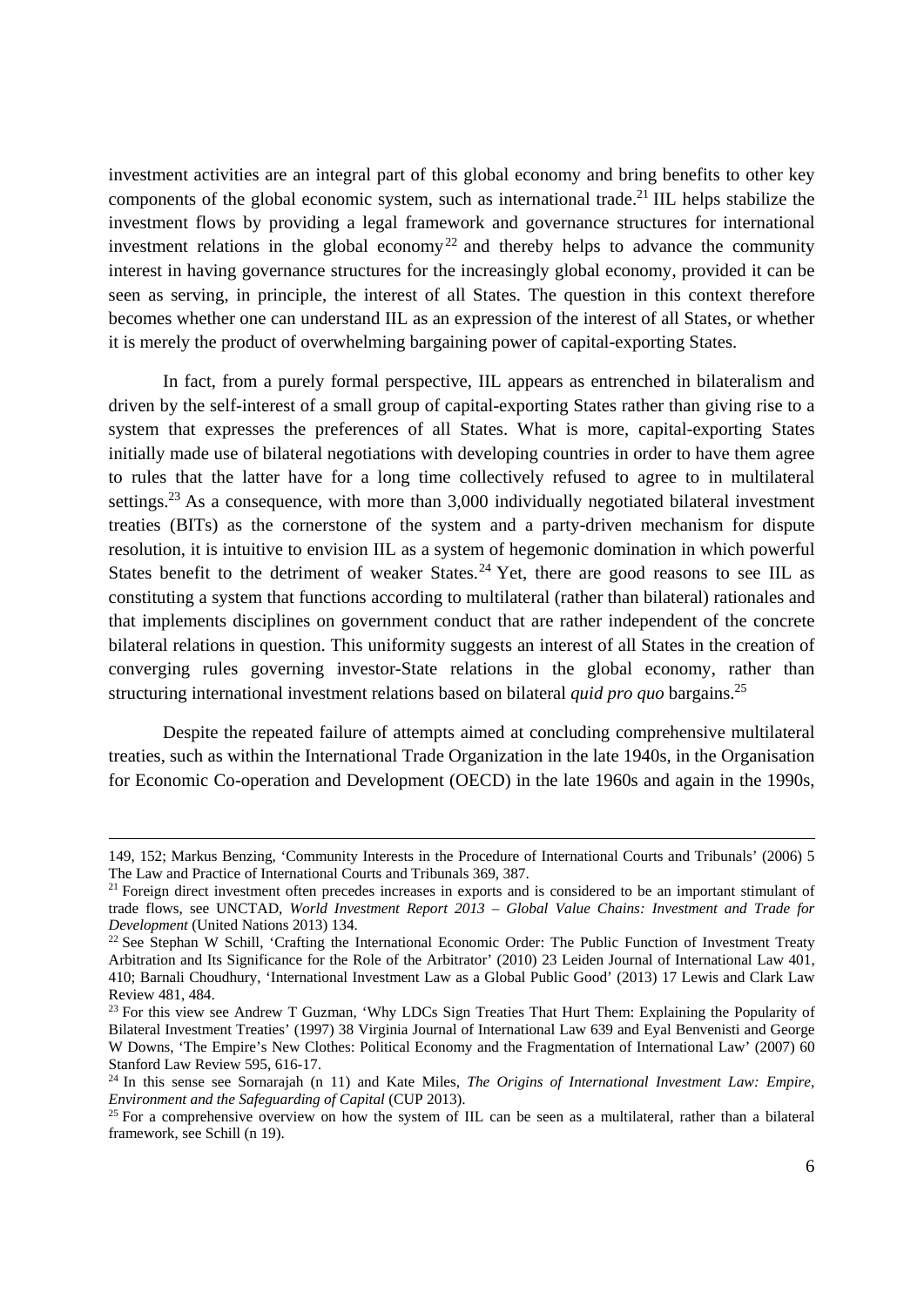as well as within the World Trade Organization (WTO) in the  $1990s<sup>26</sup>$  most IIAs are, owing to the existence of model treaties of a handful of capital-exporting countries, constructed in similar fashion at the level of legal principle, and offer remarkably similar types of protection to foreign investors, both in substance and procedure. These include the prohibition of expropriations without compensation, national and most-favoured-nation (MFN) treatment, fair and equitable treatment (FET) and full protection and security, provisions for the free transfer of capital and recourse to ISDS. Unlike one should expect in bilateral settings, IIAs do not differ considerably at the level of legal principle, but instead implement relatively uniform disciplines on government conduct affecting foreign investors, similarly to how an international regime negotiated and concluded in multilateral settings would.

Convergence in the disciplines IIAs impose on government conduct is also furthered by the operation of MFN clauses that multilateralize benefits granted by host States in bilateral relations<sup>27</sup> and the possibility for foreign investors to make use of nationality planning in order to bring their investments under the protection of an IIA other than that between the host State and their home State.28 All of this levels differences in the treatment of foreign investors based on nationality and makes it difficult to understand IIAs as bilateral *quid pro quo* bargains between individual countries. Finally, the ISDS system, through its core group of arbitrators, interprets and applies IIAs as part of a treaty-overarching framework that transcends the bilateral structure of IIAs, *inter alia* by making use of cross-treaty interpretation and relying heavily on precedent.29 Consequently, even though the foundational instruments of IIL are bilateral in form, taken together they display features of a multilateral regime that protects foreign investors under roughly identical terms rather independently of where they originate from or where they invest. With increasing investment flows into developed countries and with developing countries becoming important capital-exporters, this multilateral framework also becomes felt as a limitation on government conduct at a global scale, not only in selected capital-importing States.

Considering these multilateral structures underlying, or rather overarching, individual IIAs, it becomes clear that IIL plays a key role in contributing to the governing of an important aspect of economic activities in the global economy.<sup>30</sup> IIL sets out the rules for the promotion and protection of investment, establishing a legal regime that regulates how governments are to govern the flow of foreign investments from one country to another and how they are to treat foreign investors subject to their jurisdiction. It regulates the exercise of public authority in relation to foreign investors, by restricting arbitrary or otherwise illegitimate government conduct affecting them, and aims at ensuring equal treatment for foreign investors as a precondition for competition, both within a political economy and beyond. In doing so, IIL does not only take part in the construction of an overarching legal framework that governs foreign

<sup>&</sup>lt;sup>26</sup> See for the failures of multilateral initiatives Schill (n 19) 31-40 and 49-60.

<sup>27</sup> Ibid 121-96.

<sup>28</sup> Ibid 197-240.

<sup>&</sup>lt;sup>29</sup> Ibid 278-361. See also Sergio Puig, 'Social Capital in the Arbitration Market' (2014) 25 EJIL 387.

<sup>30</sup> Schill (n 22) 413-18.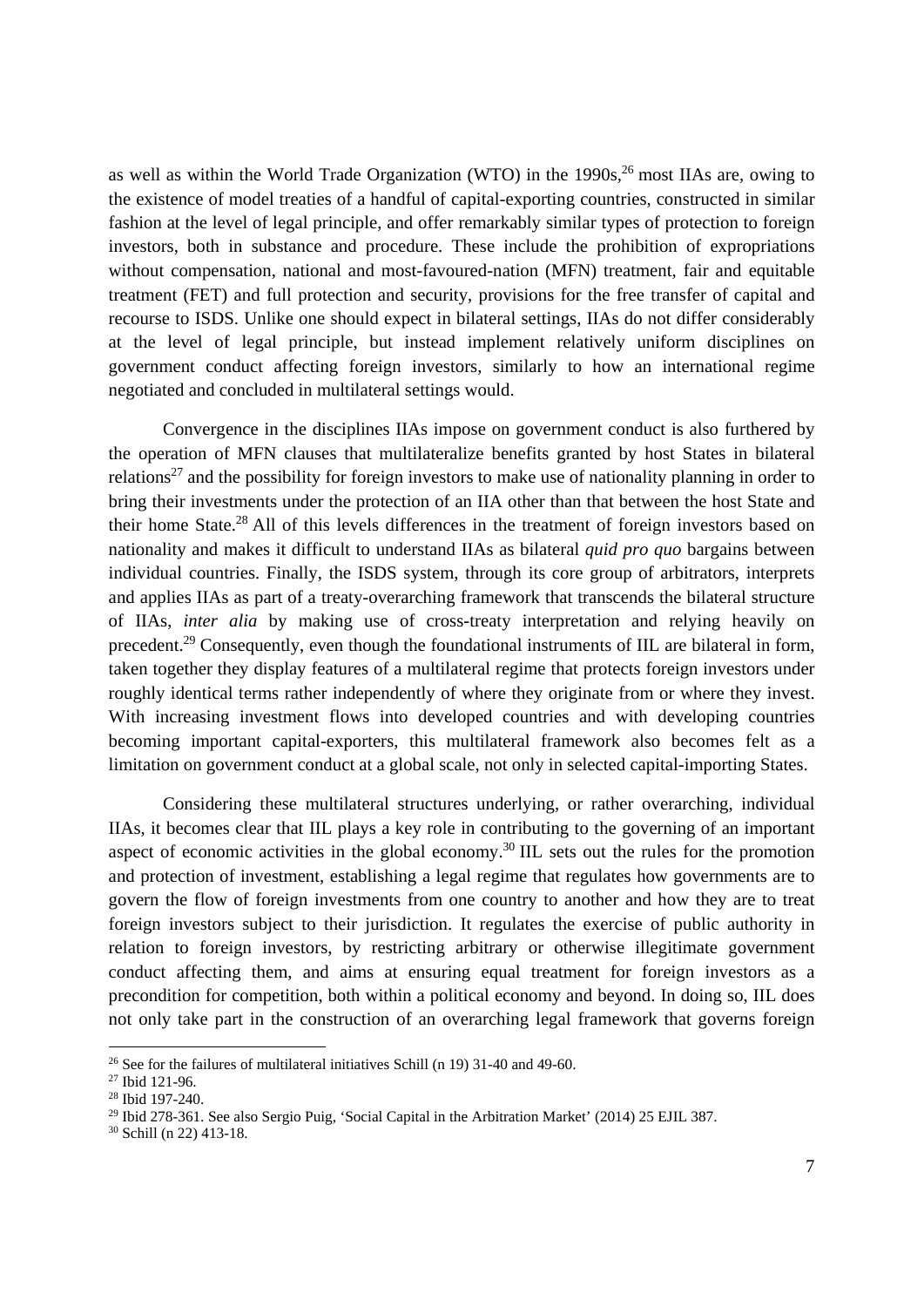investment, but also forms part of a broader legal regime that contributes to the regulation and stability of the global economy and provides it with the fundamental norms required for a market economy to operate at the global level. The convergence in the structure of IIAs, then, is not fortuitous, but is the result of the shared interest of States in having a quasi-multilateral, rather than a fragmented, system that protects foreign investments in an increasingly globalized economy and forms part of the legal infrastructure that is conducive to efficient economic exchange in international investment relations.

#### **2. IIL's Contribution to the Rule of Law**

In addition to establishing a legal framework for governing international investment relations as part of the global economy, IIL makes a contribution to the furtherance of community interests by strengthening the idea of the rule of law more generally. Through ISDS as an enforcement mechanism, IIL creates a framework that ensures that host States comply with the obligations they have undertaken vis-à-vis foreign investors. This includes not only compliance with the obligations contained in IIAs themselves, but can encompass obligations arising under other international legal regimes (such as international environmental law, international human rights law and international trade law) or under domestic law. This is possible because the observance of certain standards of treatment in IIAs, such the umbrella clause or the obligation to treat foreign investors fairly and equitably, may require a State to respect obligations arising out of other international regimes<sup>31</sup> or from domestic law.<sup>32</sup> And in fact, investors are increasingly having recourse to ISDS in order to enforce these types of obligations undertaken by the host State.<sup>33</sup> In this sense, IIL serves as a powerful compliance mechanism that makes a variety of host State obligations more effective and hence contributes to enhancing the rule of law even beyond the limited realm of investment treaty disciplines.

As a corollary effect to its role as a compliance mechanism, IIL can also have a positive impact on domestic law reforms, most importantly in countries with weaker domestic institutions.

<sup>31</sup> See eg Roger P Alford, 'The Convergence of International Trade and Investment Arbitration' (2014) 12 Santa Clara Journal of International Law 35, 55-60 (on the possibility of enforcing trade obligations through investment arbitration).

<sup>32</sup> See eg Maria Cristina Gritón Salias, 'Do Umbrella Clauses Apply to Unilateral Undertakings?' in Christina Binder and others (eds), *International Investment Law for the 21st Century: Essays in Honour of Christoph Schreuer* (OUP 2009) 490, on enforcing obligations from domestic law through umbrella clauses.

<sup>&</sup>lt;sup>33</sup> See eg the case of *Peter A Allard v The Government of Barbados*, PCA Case No 2012-06, Notice of Dispute (8 September 2009) available at http://graemehall.com/legal/papers/BIT-Complaint.pdf, where the claimant is arguing that Barbados has violated its obligations under the Canada-Barbados BIT by refusing to enforce its environmental obligations under both its domestic laws and international law; *Philip Morris v Australia* (n 7), where the investor relied on the umbrella clause to argue that Australia had failed to observe various obligations from WTO agreements; *William Ralph Clayton, William Richard Clayton, Douglas Clayton, Daniel Clayton and Bilcon of Delaware, Inc v The Government of Canada*, PCA Case No 2009-04, Award on Jurisdiction and Liability (17 March 2015) paras 591-604, where the Respondent's non-compliance with domestic law resulted in a breach of NAFTA; *Hesham TM Al Warraq v Republic of Indonesia*, UNCITRAL, Final Award (15 December 2014) s VI.5.(ii), where the tribunal relies extensively on the Respondent's obligations under the ICCPR and domestic law to afford the Claimant a fair trial in order to determine a breach of FET.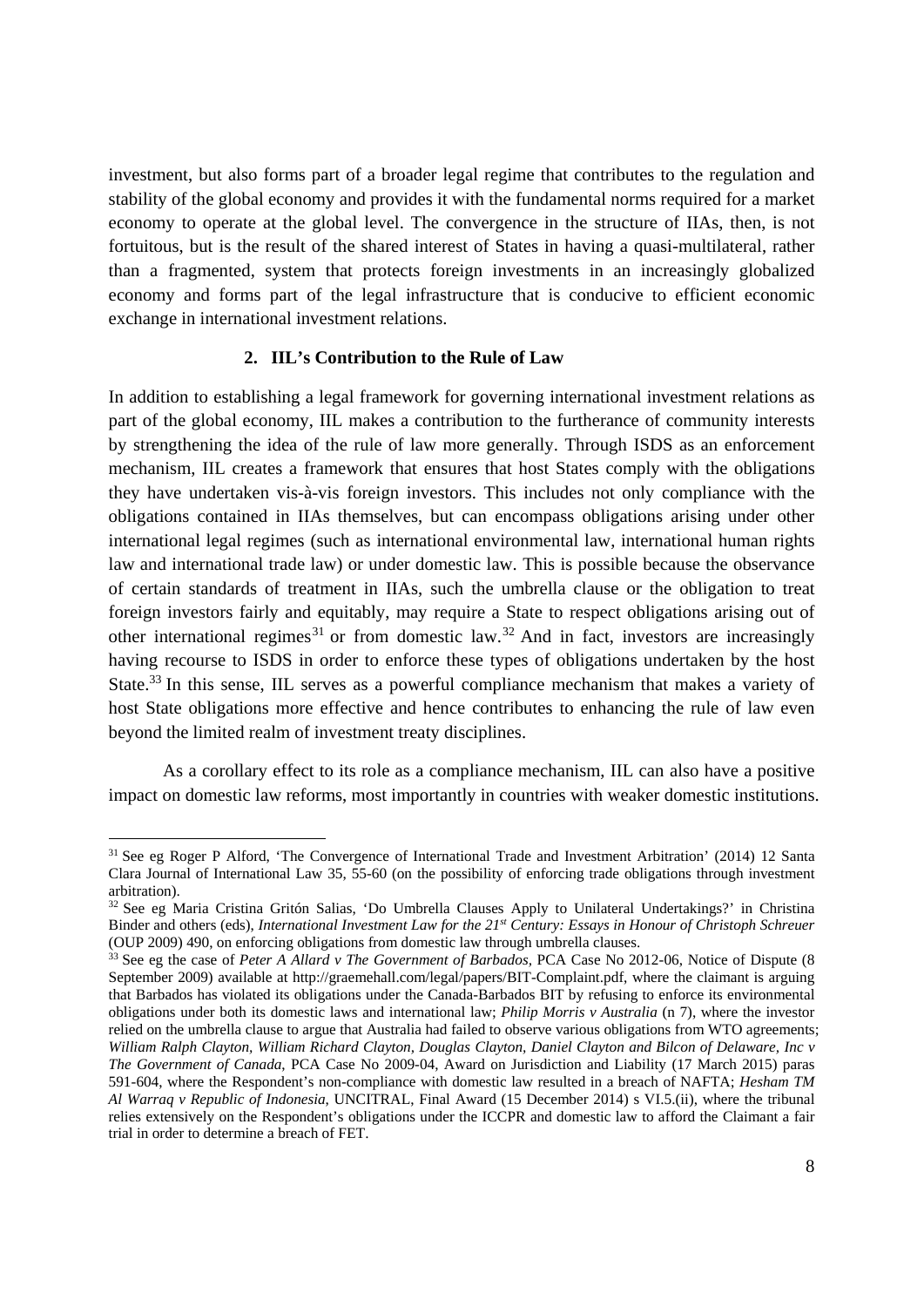For many developing countries, abiding by the substantive standards of treatment set out in IIAs often requires long-term, structural reforms in the domestic legal system in order to integrate investment treaty disciplines; such reforms are likely to have a lasting positive effect on strengthening the rule of law within host States. But a positive impact of IIL for domestic law reform can also be beneficial for countries with well-developed legal systems that may need to overcome domestic obstacles and adapt their governance structures to the need of increasingly global markets and the concomitant international legal disciplines that accompany them.<sup>34</sup> This aspect is reflected more openly in newer generations of IIAs, which go beyond regulating matters that strictly concern foreign investment, and have instead evolved into agreements that have a broader good governance agenda. For example, several newer IIAs contain provisions aimed specifically at implementing international standards for the fight against corruption or for the encouragement of corporate responsibility.<sup>35</sup> Similarly, justifications of IIAs relating to the enhancement of the rule of law at the domestic level are increasingly voiced by policy-makers.<sup>36</sup>

Finally, the promotion of foreign investment can also contribute to the strengthening of the local legal and social framework in other, more palpable ways, for example by positively impacting local working conditions and labour law compliance. Contrary to popular opinion, foreign investors who produce goods for their respective home markets will often provide better working conditions than local companies and pay attention to complying with local labour laws even if compliance among local competitors is low, because it is a necessary condition to be economically successful with socially aware consumers in the respective home market.<sup>37</sup> In addition, they may impose similar requirements on their local subcontractors through corporate social responsibility policies,<sup>38</sup> leading to positive spill-over effects. Having a regime such as IIL and an increased inflow of foreign investment can therefore contribute in multiple ways to the improvement of the local legal environment.

<sup>&</sup>lt;sup>34</sup> The need for developed countries to adapt to international norms in the wake of globalization can be seen in the context of any other area of international economic integration, whether in the WTO, the EU or under NAFTA, for example. It can equally be seen when developed economies need to adapt to international human rights norm, such as under the European Convention on Human Rights or any other body of international law.

<sup>&</sup>lt;sup>35</sup> Kathryn Gordon, Joachim Pohl and Marie Bouchard, 'Investment Treaty Law, Sustainable Development and Responsible Business Conduct: A Fact Finding Survey' *OECD Working Papers on International Investment 2014/01* (2014) 16-17; Marie-Claire Cordonier Segger and Andrew Newcombe, 'An Integrated Agenda for Sustainable Development in International Investment Law' in Marie-Claire Cordonier Segger, Markus W Gehring and Andrew Newcombe (eds), Sustainable Development in World Investment Law (Kluwer 2011) 101, 138-41.

<sup>&</sup>lt;sup>36</sup> See, eg, the qualification of the investment chapter, including ISDS, in the Trans-Pacific Partnership (TPP) Agreement by the Office of the US Trade Representative as 'a mechanism to promote good governance and the rule of law'; see Office of the United States Trade Representative, 'The Trans-Pacific Partnership' <https://ustr.gov/tpp/ $\geq$  accessed 4 May 2016.

<sup>&</sup>lt;sup>37</sup> Aaron Halegua, 'The Debate Over Raising Chinese Labor Standards Goes International' (2007) 1 Harvard Law Policy Review (online edition, 5 April 2007) <http://harvardlpr.com/online-articles/the-debate-over-raising-chinese-labor-standards-goes-international/ $\geq$  accessed 4 May 2016.

 $38$  Stephen J Frenkel and Seongsu Kim, 'Corporate codes of labour practice and employment relations in sports shoe contractor factories in South Korea' (2004) 42 Asia Pacific Journal of Human Resources 6, 8-10; Elena Arnal and Alexander Hijzen, 'The Impact of Foreign Direct Investment on Wages and Working Conditions' *OECD Social, Employment and Migration Working Papers No 68* (2008) 21-22 <http://dx.doi.org/10.1787/23018424022> accessed 4 May 2016.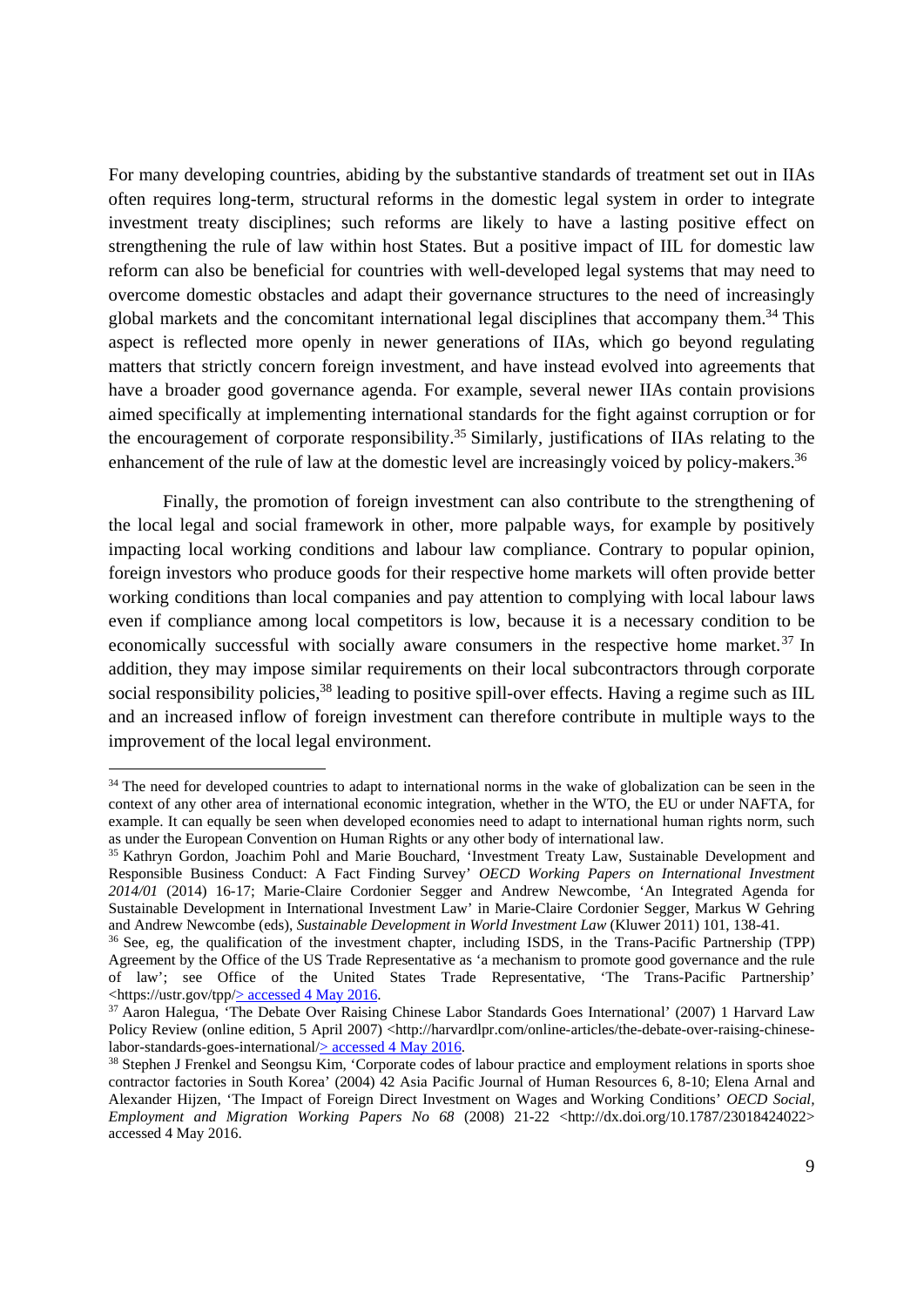#### **3. IIL and Domestic Economic Benefits**

One of the foremost expectations in establishing the IIL system was that its creation would bring economic benefits to participating countries through increased foreign investment. The justification for the restrictions IIL imposes on host States, however, lies not so much in IIAs direct correlation with attracting increased foreign investment inflows; in fact, there is starkly contradicting empirical evidence on whether IIAs have such a direct impact.<sup>39</sup> Rather, the connection between IIL disciplines and positive economic impact on host State economies is more indirect. It is grounded in IIL's role, as set out in the two previous sections, in establishing a system of governance disciplines that embody the idea of the rule of law and reduce political risk. In fact, a key prerequisite for attracting investment and contributing to economic growth lies in the reduction of political risk associated with investment activities in foreign countries.<sup>40</sup> While there is inherent risk in making investments in any foreign country, this risk is magnified in cases of countries that lack qualities associated with good governance, such as well-working domestic institutions, including independent courts and efficient administrative agencies, and the ability to provide a sufficiently stable legal framework that accords minimum respect to property rights and contract enforcement and is free from arbitrariness and discrimination.<sup>41</sup>

By creating a legal framework for the governance of international investment relations, IIL is trying to overcome these institutional shortcomings and reduce political risk associated with investing in countries with weak governance frameworks. It does so by providing substitutes to domestic courts in the form of ISDS and laying down substantive standards that require States to implement good governance structures, for example, by prohibiting expropriations without compensation and requiring host countries to abide by the rule of law

<sup>&</sup>lt;sup>39</sup> Contrast only Jennifer Tobin and Susan Rose-Ackerman, 'When BITs Have Some Bite' in Catherine A Rogers and Roger P Alford (eds), *The Future of Investment Arbitration* (OUP 2009) 131 (finding a positive correlation between investment agreements and investment flows) with Emma Aisbett, 'Bilateral Investment Treaties and Foreign Direct Investment: Correlation and Causation' in Karl P Sauvant and Lisa E Sachs (eds), *The Effect of Treaties on Foreign Direct Investment: Bilateral Investment Treaties, Double Taxation Treaties, and Investment Flows* (OUP 2009) 395 (negating a correlation between investment agreements and investment flows). In more recent refined studies, however, evidence is becoming more robust that there is a positive correlation between investment agreements and the inflow of foreign direct investment. See, eg, Axel Berger and others, 'Do Trade and Investment Agreements Lead to More FDI? Accounting for Key Provisions Inside the Black Box' (2012) 10 Int'l Economics and Economic Policy 247; Tim Büthe and Helen V Milner, 'Foreign Direct Investment and Institutional Diversity in Trade Agreements: Credibility, Commitment, and Economic Flows in the Developing World, 1971– 2007' (2014) 66 World Politics 88 (with further references).

<sup>40</sup> Kyeonghi Baek and Xingwan Qian, 'An Analysis on Political Risks and the Flow of Foreign Direct Investment in Developing and Industrialized Economies' (2011) 6(4) Economics, Management, and Financial Markets 60, 85; Friedrich Schneider and Bruno S Frey, 'Economic and Political Determinants of Foreign Direct Investment' (1985) 13(2) World Development 161, 173.

<sup>&</sup>lt;sup>41</sup> For the importance of these factors in attracting foreign investment and achieving economic growth see World Bank, *World Development Report 1997* (OUP 1997) 29-38; Dani Rodrik, Arvind Subramanian and Francesco Trebbi, 'Institutions Rule: The Primacy of Institutions Over Geography and Integration in Economic Development' (2004) 9 Journal of Economic Growth 131: Richard A Posner, 'Creating a Legal Framework for Economic Development' (1998) 13 The World Bank Research Observer 1, 3; Agnès Bénassy-Quéré, Maylis Coupet and Thierry Mayer, 'Institutional Determinants of Foreign Direct Investment' (2007) 30 The World Economy 764.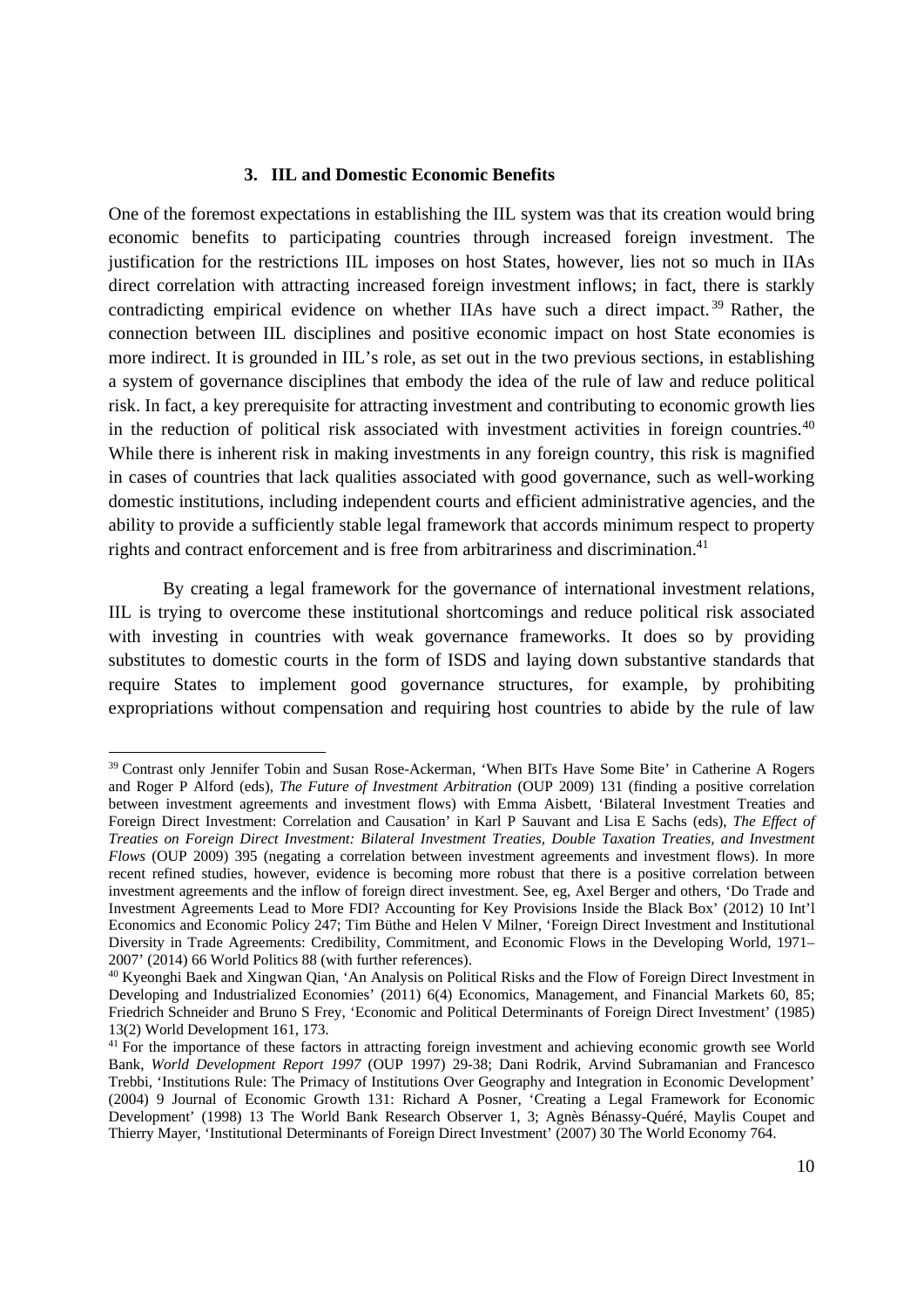standards under the FET standard.<sup>42</sup> Thus, the manner in which IIL aims to address the problem of political risk is to incentivise, by means of international obligations, the improvement of good governance structures domestically. This improvement in good governance, and the concomitant reduction in political risk, in turn, is thought to contribute to increasing foreign investment activities and thereby contributing to economic growth.

At the same time, IIL adds a dimension to economic growth that is not restricted just to the inflow of foreign investment, but also benefits the host State's economy in a broader sense. As set out previously, IIL has a positive effect on strengthening the legal institutions and the rule of law within the host State.<sup>43</sup> While these features are important in attracting foreign investment,<sup>44</sup> they have implications that transcend this goal and contribute more broadly to economic growth. In fact, it is well documented that countries that are successful in generating long-term economic growth dispose of stable and well-working institutions that endorse the visions of good governance and the rule of law. 45 By helping develop these aspects IIL contributes to the improvement of the host States' local institutions and, in doing so, creates preconditions that are conducive, although not in and of themselves sufficient, for long-term economic growth. Therefore, not only does IIL seek to build a system that increases the flow of foreign investment, but by doing so it also sets the stage for more wide-ranging institutional reforms at the domestic level that are thought to generate long-term economic benefits.

#### **4. IIL and (Sustainable) Development**

The economic gains made through the implementation of IIL standards, in turn, can contribute to the furtherance of other community interests that require financial resources to pursue and ultimately achieve them. One example of such a community interest that IIL can positively contribute to is sustainable development.46 Notwithstanding the potential frictions IIL may create with sustainable development, there is a wide consensus that increased investment, including foreign investment, plays a crucial role in fostering (sustainable) development.<sup>47</sup> In fact, a number of key international instruments on sustainable development, such as the Agenda  $21<sup>48</sup>$ 

<sup>&</sup>lt;sup>42</sup> See Stephan W Schill, 'Fair and Equitable Treatment, the Rule of Law, and Comparative Public Law' in Stephan W Schill, *International Investment Law and Comparative Public Law* (OUP 2010) 151. 43 See *supra* Section II.2. 44 Bénassy-Quéré, Coupet and Mayer (n 41) 776.

<sup>&</sup>lt;sup>45</sup> Gerald W Scully, 'The Institutional Framework and Economic Development' (1988) 96 Journal of Political Economy 652, 658; Stephen Knack and Philip Keefer, 'Institutions and Economic Performance: Institutional Measures Cross-Country Tests Using Alternative Institutional Measure' (1995) 7 Economics and Politics 207, 223.

<sup>&</sup>lt;sup>46</sup> In depth on the relationship between IIL and sustainable development see the contributions in Stephan W Schill, Christian J Tams and Rainer Hofmann, *International Investment Law and Development: Bridging the Gap* (Elgar 2015) and Cordonier Segger, Gehring and Newcombe (n 35).

<sup>47</sup> Stephan W Schill, 'International Investment Law as Development Law' in Andrea K Bjorklund (ed), *Yearbook on* 

<sup>&</sup>lt;sup>48</sup> 'Agenda 21: Programme of Action for Sustainable Development' (United Nations Conference on Environment and Development, Rio de Janeiro, 3-14 June 1992) UN Doc A/Conf.151/6/Rev.1, para 2.23.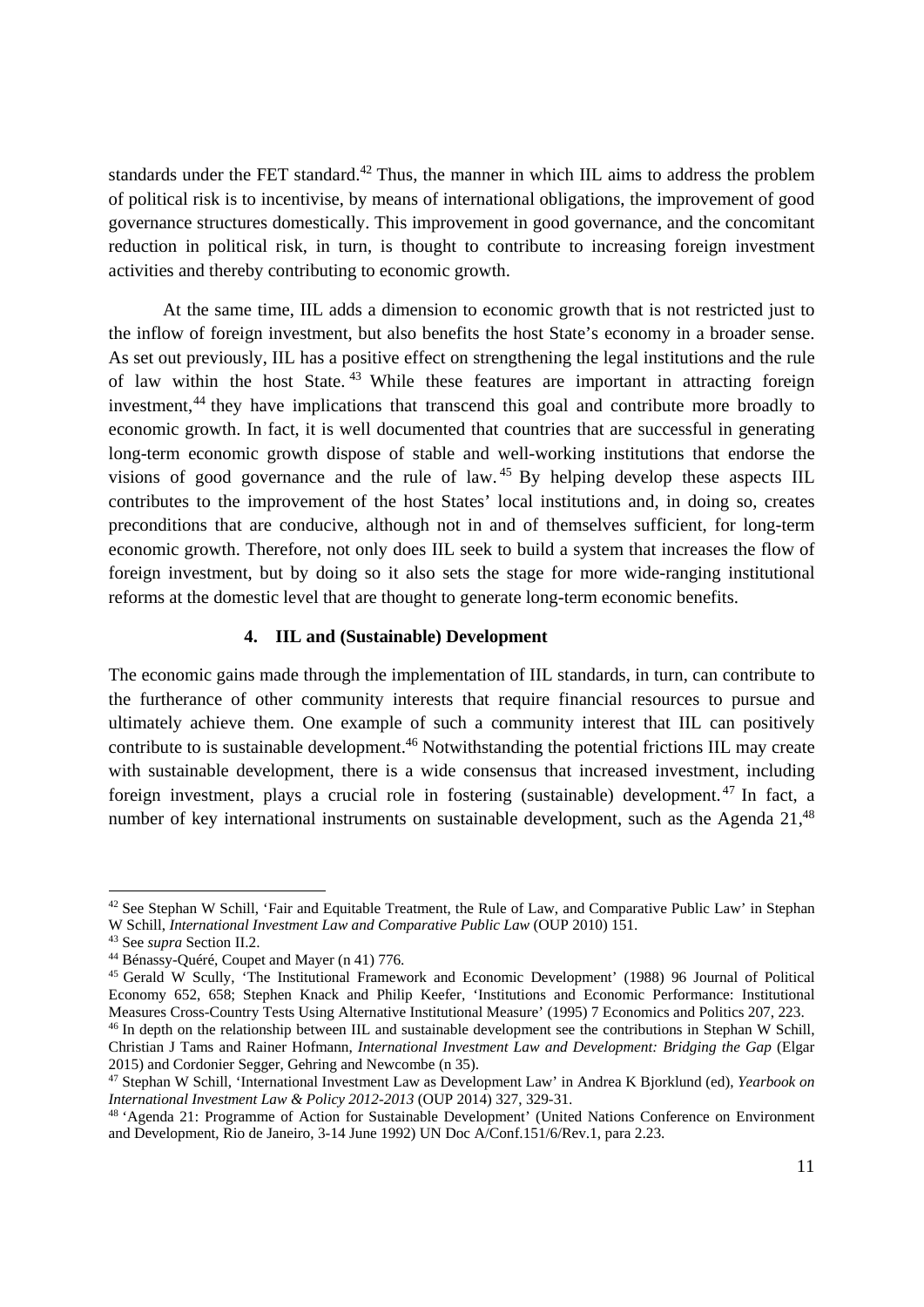the Monterrey Consensus<sup>49</sup>, the Johannesburg Plan of Implementation<sup>50</sup> and the 2030 Agenda for Sustainable Development<sup>51</sup> all stress the critical importance of investment in achieving sustainable development. While the increase of (foreign) investment, of course, cannot in and of itself lead to development, it is nonetheless an integral part of the equation because development efforts are dependent on sufficient financial resources.<sup>52</sup>

Bearing in mind that, as illustrated previously, the rationale behind concluding IIAs is not merely protecting investor rights, but ultimately lies in the belief that such protection will increase the institutional quality of domestic governance and thereby contribute to increasing investment inflows and strengthening the domestic economy, it becomes apparent that IIAs are also envisioned to have a positive developmental impact. Thus, as astutely observed by van Aaken and Lehmann, while the object of IIAs may be investor protection, 'the underlying purpose is (sustainable) development'. 53 This purpose has been increasingly recognized in preambles of IIAs, with several treaties explicitly expressing the desire to promote sustainable development as the end result of investment protection. 54 A similar understanding of the interplay between investment protection and development was put forward by several arbitral tribunals.55 Sustainable development, then, is not merely a potential by-product of investment protection, but one of the desired aims of the IIL system itself.

Besides IIL establishing a general framework that generates the financial foundation necessary for sustainable development, it can also operate to actively promote sustainable development on a more tangible level. Thus, as suggested by a 2008 OECD study, foreign investment activities themselves may be an important driver of improving living standards for workers and tend to promote higher wages. These effects were especially pronounced in

<sup>49 &#</sup>x27;Monterrey Consensus of the International Conference on Financing for Development' (22 March 2002) para 20 <http://www.un.org/esa/ffd/monterrey/MonterreyConsensus.pdf> accessed 4 May 2016. 50 'Plan of Implementation of the World Summit on Sustainable Development' (2002) UN Doc A/Conf.199/20, para

<sup>4 &</sup>lt;http://www.un.org/esa/sustdev/documents/WSSD\_POI\_PD/English/WSSD\_PlanImpl.pdf> accessed 4 May 2016.

<sup>&</sup>lt;sup>51</sup> UNGA, 'Transforming Our World: The 2030 Agenda for Sustainable Development' UNGA Res 70/1 (25 September 2015) UN Doc A/RES/70/1, para 67.

<sup>52</sup> Marie-Claire Cordonier Segger and Avidan Kent, 'Promoting Sustainable Investment Through International Law' in Cordonier Segger, Gehring and Newcombe (n 35) 771, 792.

<sup>53</sup> Anne van Aaken and Tobias Lehmann, 'Sustainable Development and International Investment Law: An Harmonious View from Economics' in Roberto Echandi and Pierre Sauvé (eds), *Prospects in International Investment Law and Policy* (CUP 2013) 317, 329.<br><sup>54</sup> See eg North American Free Trade Agreement (signed 17 December 1992, entered into force 1 January 1994)

<sup>(1993) 32</sup> ILM 289 and 605 (NAFTA) Preamble; Agreement Between the Government of Japan and the Government of the Independent State of Papua New Guinea for the Promotion and Protection of Investment (signed<br>
26 April 2011, entered into force 17 January 2014) Preamble 26 April 2011, entered into force 17 January 2014) Preamble <http://www.mofa.go.jp/mofaj/press/release/23/4/PDF/110426\_01\_03.pdf> accessed 4 May 2016. Currently around 7% of IIAs contain language promoting at least some aspect of sustainable development, see Gordon, Pohl and Bouchard (n 35) 15.

<sup>55</sup> See eg *Amco Asia Corporation and others v Republic of Indonesia*, ICSID Case No ARB/81/1, Decision on Jurisdiction (25 September 1983) para 23; *Joseph Charles Lemire v Ukraine*, ICSID Case No ARB/06/18, Decision on Jurisdiction and Liability (14 January 2010) paras 272–73.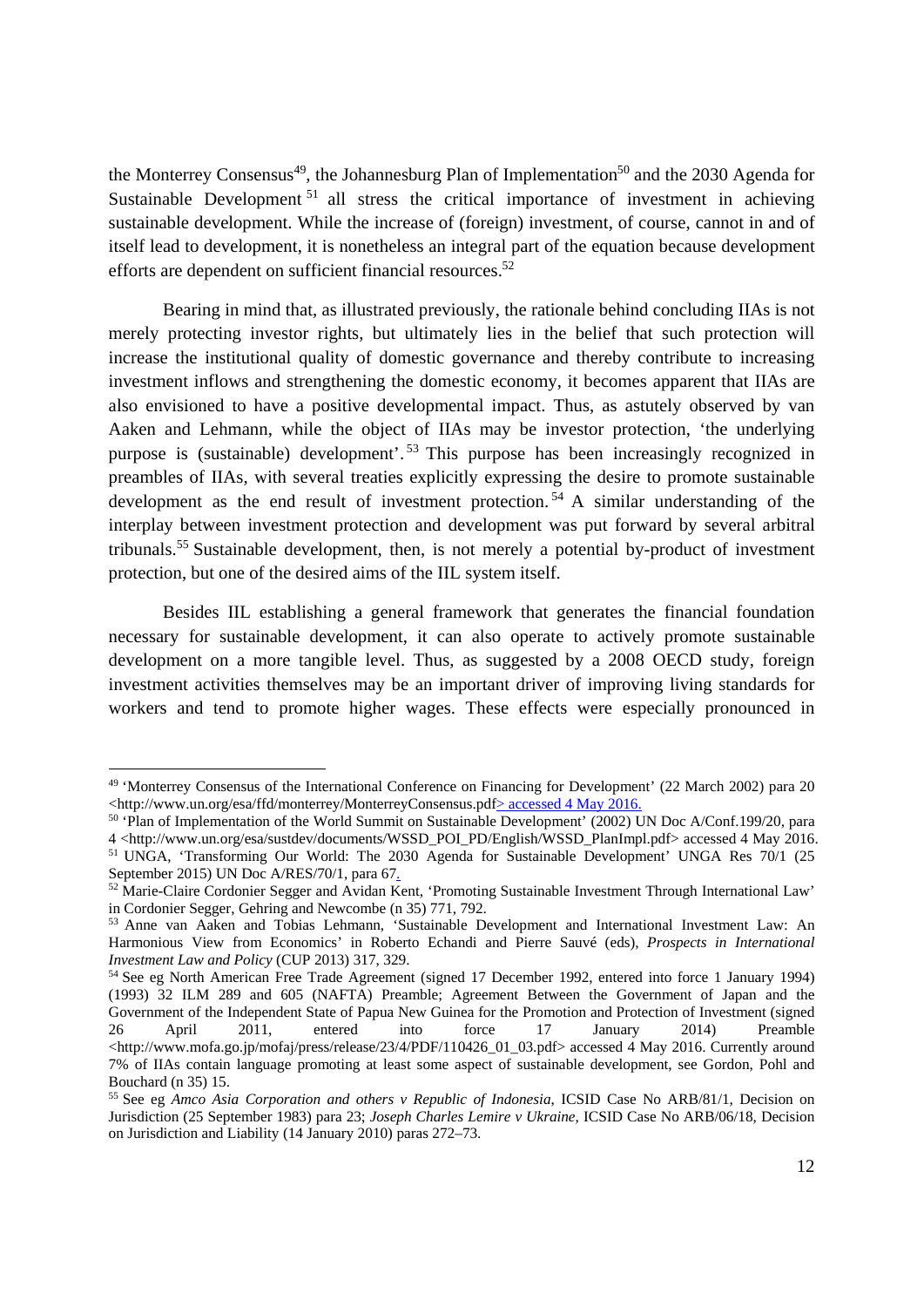developing countries.<sup>56</sup> IIL can also facilitate the co-alignment of investors' <sup>57</sup> or States' <sup>58</sup> interests with those of sustainable development. In so doing, it can incentivize both investors and States, respectively, to act in a manner beneficial to sustainable development in individual cases. Furthermore, the structure of the Kyoto Protocol can serve as an example of how economic interests can be aligned with the transformation of the global economy into a green(er) global economy. Viewed from this perspective, it becomes clear that a stable legal and economic framework is important for private-sector investments into the green economy. IIL then forms an active ingredient in supporting an economic system that calls sustainable development goals its own and that is not contrary to the interest of protecting the environment but that is indeed supportive of sustainable development goals.

In sum, IIL has considerable potential to contribute to the economic basis needed for the furtherance of a number of important community interests, such as sustainable development. While it already makes tangible contributions towards this goal, its ability to further this and other community interests is likely to increase in the future with the realization that increasing investment, including foreign investment, is important in providing the financial support necessary for achieving States' many development goals. Consequently, IIL should not be conceptualized as an antagonist to development, but rather as part of international development law.<sup>59</sup> At the same time, it is necessary that States continue to be able to regulate foreign investment effectively and dispose of sufficient regulatory space in order to implement community interests that may clash with the interests of foreign investors, such as the protection of the environment or human rights. The tension that IIL can create with such community interests, and ways to reconcile them, are addressed in the next section.

#### **III. Reconciling Investment Protection with Competing Community Interests**

The positive contributions IIL can make towards the furtherance of community interests notwithstanding, IIL and community interests are not only mutually supportive. As indicated before, IIL has the potential to curtail the realization of a wide range of community interests that compete with the protection of foreign investment. These interests include environmental protection and the protection of various human rights, such as the right to health, cultural or the

<sup>56</sup> Arnal and Hijzen (n 38) 25 (for previous literature on the topic see ibid, 17-22).

<sup>&</sup>lt;sup>57</sup> See Edna Sussman, 'The Energy Charter Treaty's Investor Protection Provisions: Potential to Foster Solutions to Global Warming and Promote Sustainable Development' in Cordonier Segger, Gehring and Newcombe (n 35) 513, 523-30. See also the case of *Allard v Barbados* (n 33), where the claimant is arguing that Barbados has violated its obligations under the Canada-Barbados BIT by refusing to enforce its environmental obligations, as well as recent cases brought against Spain and Italy by investors in the renewable energy sector due to the States reneging on promises made to support green energy: Tom Jones, 'Italy and Spain Feel the Heat' (*Global Arbitration Review*, 17<br>August 2015) <http://globalarbitrationreview.com/news/article/34071/italy-spain-feel-heat/>accessed 4 May 2

<sup>&</sup>lt;sup>58</sup> In a recent interim decision, an ICSID tribunal indicated that it was likely to rule favourably over Ecuador's counterclaim against an investor for damage caused to the environment. See *Perenco Ecuador Ltd v The Republic of Ecuador and Empresa Estatal Petróleos del Ecuador (Petroecuador)*, ICSID Case No ARB/08/6, Interim Decision on the Environmental Counterclaim (11 August 2015) para 582.

<sup>59</sup> See Schill (n 47) 348-53.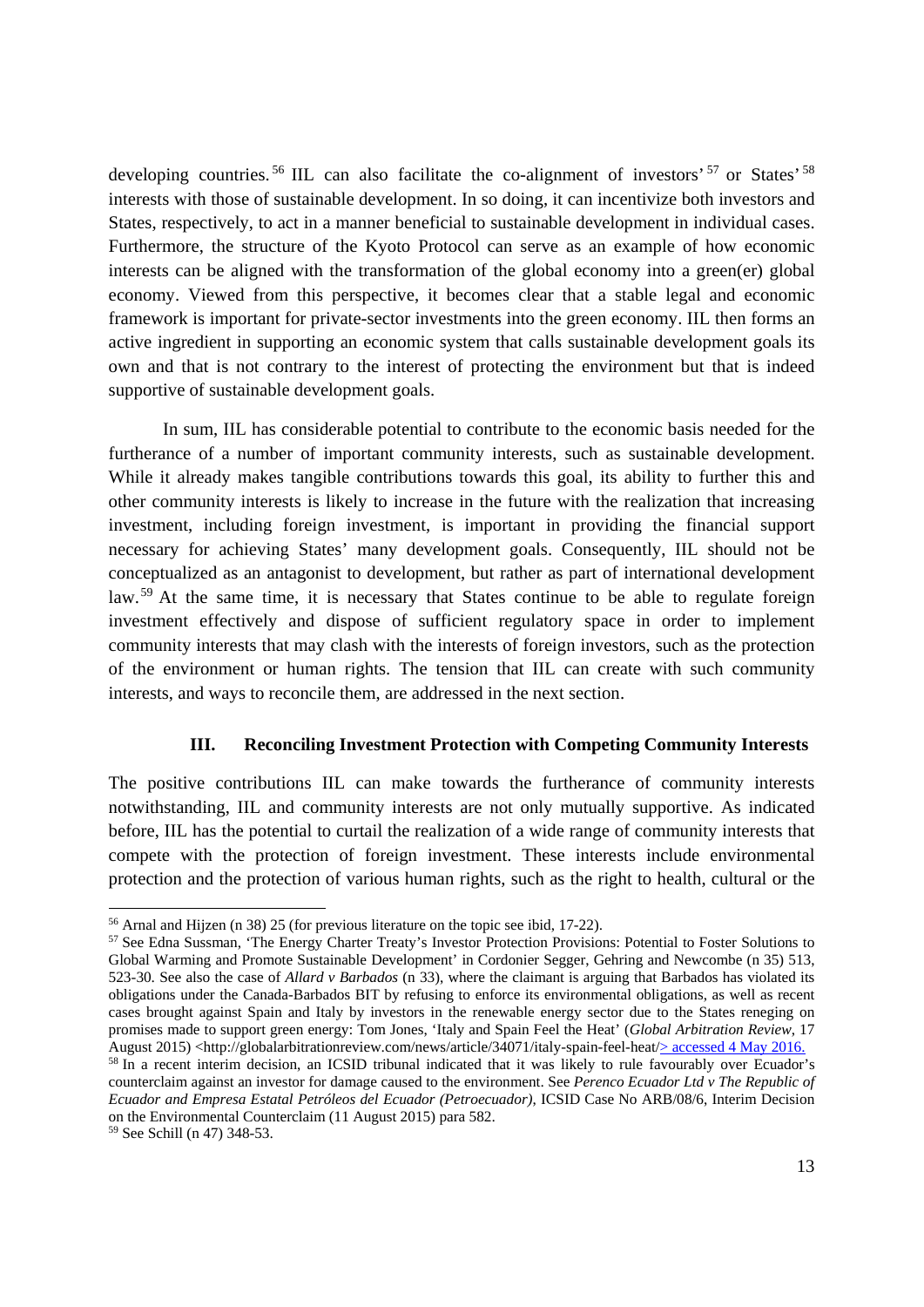rights of indigenous peoples.  $60$  This list is non-exhaustive – any non-economic community interest could conceivably be impacted by IIL. Because liability under an IIA can be triggered by measures of general application, including those aimed at the protection of non-economic community interests, the possibility of incurring considerable financial costs could cause delays in or altogether discourage governments from adopting regulation that would be beneficial for the protection of community interests.<sup>61</sup> In these instances, then, IIL may stand in the way of taking steps aimed at the furtherance of non-economic community interests. The way to resolve the ensuing frictions does, however, not necessarily need to result in the fundamental institutional changes demanded in many quarters in the current political debate, nor should the system be dismantled completely, as this would risk sacrificing the community interests promoted by IIL.

Instead, as discussed in this section, there are many ways in which frictions between IIL and non-economic community interests can be alleviated already in the existing structures, including in investor-State arbitration. One way in which this can be done is by adapting the substantive rules in IIAs in order to better reflect community interests, either through changes to treaty texts, but also through reconceptualization and reinterpretation of existing texts in light of a public law, rather than a private law paradigm  $(1)$ . <sup>62</sup> Similarly, investor-State dispute settlement can be reconceptualised under a public law paradigm in order to better represent competing community interests (2.). Both of these approaches can have transformative effects on how community interests are approached within IIL without the need for a fundamental redesign of the system.

## **1. Accommodating Community Interests through the Recalibration, Interpretation and Application of Substantive IIL**

Room for the consideration of non-economic community interests within IIL can be created through both the recalibration of treaty text in new generations of IIAs, as well as by adapting the manner in which existing treaties are applied and interpreted. This section focuses mainly on the latter, which through relatively minor, system-internal tweaks has the potential to offer significant immediate gains for a better accommodation of non-economic community interests

<sup>60</sup> See nn 3-9 and accompanying text.

<sup>&</sup>lt;sup>61</sup> For example, New Zealand postponed the introduction of plain packaging of cigarettes pending the outcome of the cases brought against Australia in investment arbitration and the WTO. See release by New Zealand minister Tariana Turia, 'Government Moves Forward with Plain Packaging of Tobacco Products' (19 February 2013) <https://www.beehive.govt.nz/release/government-moves-forward-plain-packaging-tobacco-products> accessed 4 May 2016.

<sup>&</sup>lt;sup>62</sup> For more on a public law reconceptualization of IIL see Stephan W Schill, International Investment Law and Comparative Public Law: An Introduction' in Schill (n 42) 3.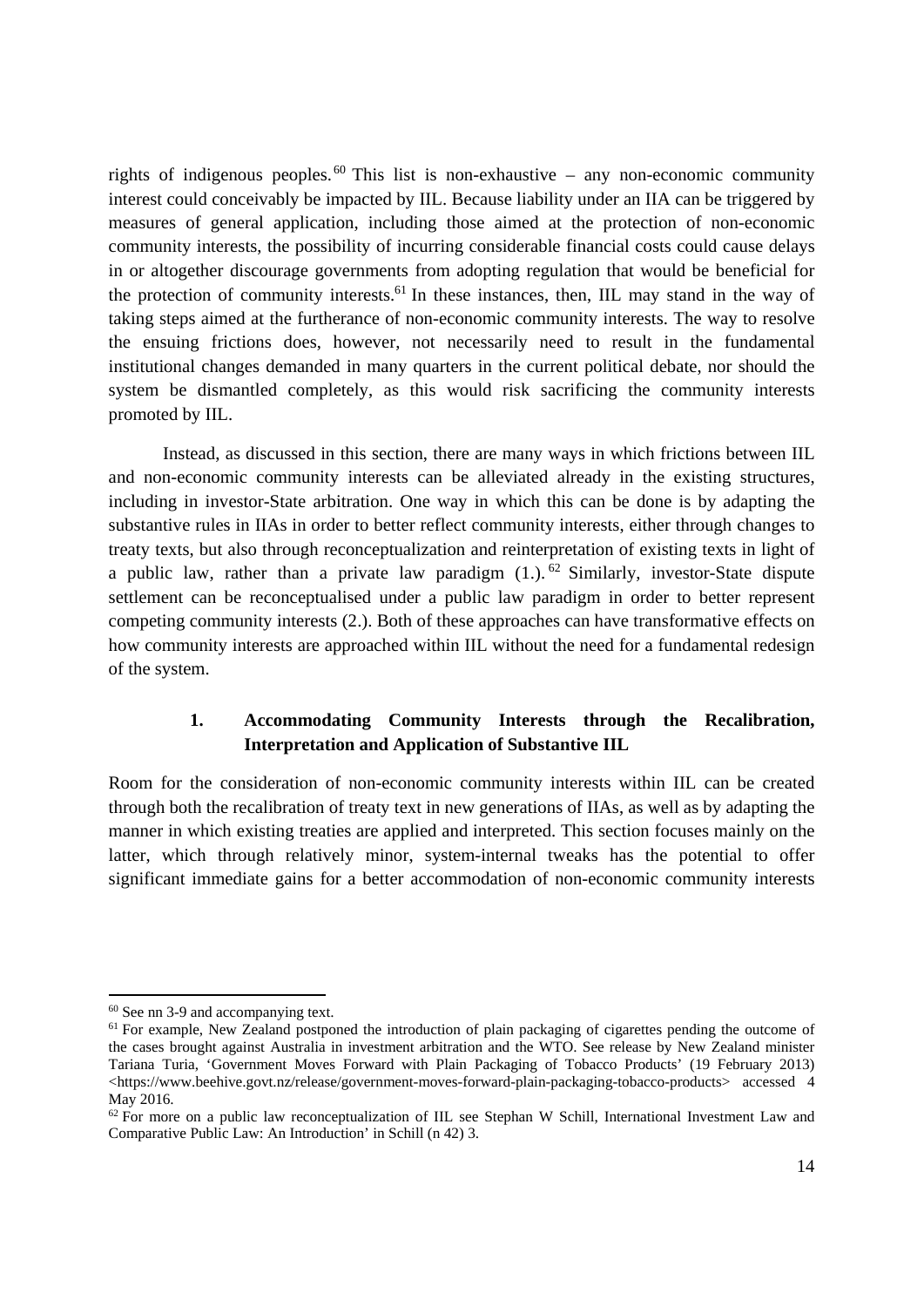within IIL. However, the more intrusive method for reconciling conflicts between IIL and competing community interests – treaty redrafting – is briefly addressed first.<sup>63</sup>

Indeed, States can negotiate future IIAs and renegotiate existing ones so as to make them more sensitive to issues of public interest and preserve space for policy makers to legislate for the common good. This process is already under way, with States resorting to several different techniques for infusing community interests into their present-day IIAs, such as referring to community interests in preambles, 64 including clauses on community interests within the substantive part of IIAs,  $^{65}$  adding interpretative annexes,  $^{66}$  or including exceptions,  $^{67}$  carveouts,<sup>68</sup> non-precluded-measures (NPM) clauses<sup>69</sup> or creating special regimes for certain areas of government activity, such as taxation or the regulation of financial services.70 Newer generations of IIAs, including the ones that are expected to have the most significant impact, such as  $CETA^{71}$ and the TPP, $^{72}$  are by and large employing most, or even all, of these techniques.<sup>73</sup>

Taken together, these different drafting options can provide for considerable room for the protection of community interests in modern IIAs. It may also have the additional effect of increasing tribunals' awareness for community interests in deciding investment disputes under

 $63$  For similar suggestions see Vadi (n 6) 868-73; Christina L Beharry and Melinda E Kuritzky, 'Going Green: Managing the Environment Through International Investment Arbitration' (2015) 30 American University International Law Review 383, 405-11.

<sup>64</sup> See eg Preamble of the Japan-Papua New Guinea BIT (n 54), which recognizes the interdependency of economic and social development and environmental protection as pillars of sustainable development, and that promoting investment can enhance sustainable development.

 $65$  See eg Arts 12 and 13 of the US Model BIT (2012) <https://ustr.gov/sites/default/files/BIT%20text%20for%20ACIEP%20Meeting.pdf> which deal with labor and environmental issues.

<sup>66</sup> See eg Annex B.13(1)(c) of the Canadian Model FIPA (2004) <http://www.italaw.com/documents/Canadian2004- FIPA-model-en.pdf> accessed 4 May 2016.

<sup>67</sup> See eg Article 33 of the Agreement Between the Government of Canada and the Government of the People's Republic of China for the Promotion and Reciprocal Protection of Investments (signed 9 September 2012, entered into force 1 October 2014) which contains a detailed GATT Article XX type exception.

<sup>&</sup>lt;sup>68</sup> See eg Article 1 of the Agreement Between the Government of the Republic of Croatia and the Government of the Republic of Azerbaijan on the Promotion and Reciprocal Protection of Investments (signed 2 November 2007, entered into force 30 May 208) which explicitly excludes sovereign debt from the coverage of the BIT and Canada-EU Comprehensive Economic and Trade Agreement (CETA) Article X.2(2), excluding the application of certain parts of the agreement to audiovisual services with regards to the EU and measure with regard to cultural industries with regard to Canada, negotiated text available at <http://trade.ec.europa.eu/doclib/docs/2014/september/tradoc\_152806.pdf> accessed 4 May 2016.

<sup>&</sup>lt;sup>69</sup> See eg Agreement between the Government of Hong Kong and the Government of New Zealand for the Promotion and Protection of Investments (signed 6 July 1995, entered into force 5 August 1995) Art 8(3) which provides that it 'shall not in any way limit the right of either Contracting Party to take measures directed to the protection of its essential interests, or to the protection of public health'.

<sup>&</sup>lt;sup>70</sup> See eg CETA (n 68) ch 15 (Financial Services) and ch 32 (Exceptions) art X.06 (relating to taxation).

 $71$  Ibid.

<sup>72</sup> Trans-Pacific Partnership Agreement (signed 4 February 2016, not yet in force) <https://ustr.gov/tradeagreements/free-trade-agreements/trans-pacific-partnership/tpp-full-text> accessed 4 May 2016.

<sup>&</sup>lt;sup>73</sup> For an overview of the various methods adopted in newer IIAs in order to preserve regulatory autonomy see Caroline Henckels, 'Protecting Regulatory Autonomy Through Greater Precision in Investment Treaties: The TPP, CETA and TTIP' (2016) 19(1) Journal of International Economic Law 27.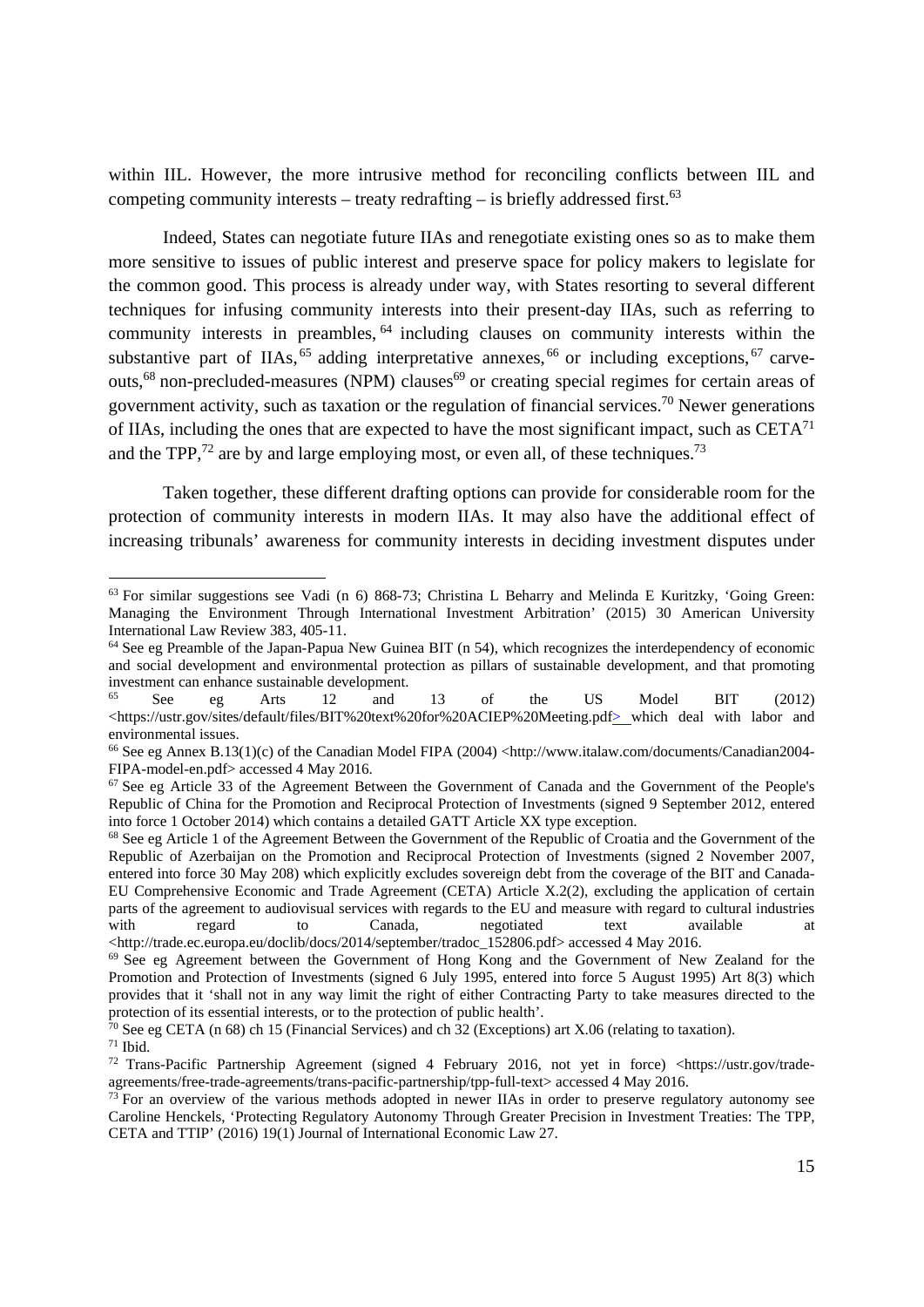older IIAs. However, while the frequency of introducing reference to community concerns into IIA texts is increasing,  $74$  it is unrealistic to expect that treaty drafting can solve the conflict between IIL and other community interests on its own. After all, there are more than 3,000 IIAs in existence, most of which not only do not contain explicit references to competing community interests, but even contain so-called 'survival clauses' that guarantee protection under the treaty even for a substantial period after the treaty has lapsed.<sup>75</sup> It is therefore necessary to consider mechanisms to minimize tensions with competing community interests under existing treaties as well through the appropriate use of interpretation methods that ensure that non-economic concerns are given the weight they deserve. An important step in the right direction in this regard is the realization that, as set out in Section II.4. above, the object and purpose of IIAs implicate a broader agenda than merely the protection of investors' rights. This opens up the door, in line with Article 31(1) of the Vienna Convention on the Law of Treaties (VCLT),<sup>76</sup> for tribunals to take other, non-economic interest into consideration when interpreting IIAs. Other interpretative tools tribunals should rely on in order to achieve this task include, most importantly, the principle of systemic integration (a), proportionality balancing (b) and making use of a deferential standard of review (c).

#### **a. Systemic Integration**

While IIL is a highly specialized system, it is not a self-contained one, but forms part of the general system of international law.77 This means that, as international treaties, IIAs should be interpreted by tribunals in consonance with the system they form part of. This is what the principle of 'systemic integration', which is enshrined in Art  $31(3)(c)$  of the VCLT, demands<sup>78</sup> Such an integrative approach to interpretation opens up the door for considerations from other areas of international law, including community interests, to seep into IIL.<sup>79</sup> In fact, this

 $\overline{a}$ 

<sup>74</sup> See Gordon, Pohl and Bouchard (n 35) 10.

<sup>&</sup>lt;sup>75</sup> See eg Agreement Between the Government of the Republic of Korea and the Government of the Republic of Latvia for the Promotion and Reciprocal Protection of Investments (signed 23 October 1996, entered into force 26 January 1997) art 12(3) ('In respect of investments made prior to the termination of this Agreement, the provisions of Article 1 to 11 of this Agreement shall remain in force for a further period of twenty (20) years from the date of the termination').

<sup>76</sup> Vienna Convention on the Law of Treaties (signed 23 May 1969, entered into force 27 January 1980) 1155 UNTS 331 (VCLT).

<sup>77</sup> *Asian Agric Prods Ltd v Republic of Sri Lanka*, ICSID Case No ARB/87/3, Award (27 June 1990) para 21; Campbell McLachlan, 'Investment Treaties and General International Law' (2008) 57 ICLQ 361, 369. See also Rainer Hofmann and Christian J Tams (eds), *International Investment Law and General International Law: From Clinical Isolation to Systemic Integration?* (Nomos 2011); Rainer Hofmann and Christian J Tams (eds), *International Investment Law and Its Other (Nomos 2012).*<br><sup>78</sup> VCLT (n 76) art 31(3)(c); ILC, 'Fragmentation of International Law: Difficulties arising from the Diversification

and Expansion of International Law, Report of the Study Group of the International Law Commission' (Martti Koskenniemi) UN Doc A/CN.4/L682 (13 April 2006) para 413.

 $79$  Of course, in order for systemic integration to apply, requirements set out in Art  $31(3)(c)$  of the VCLT must be fulfilled, see ILC (n 78) paras 410-80.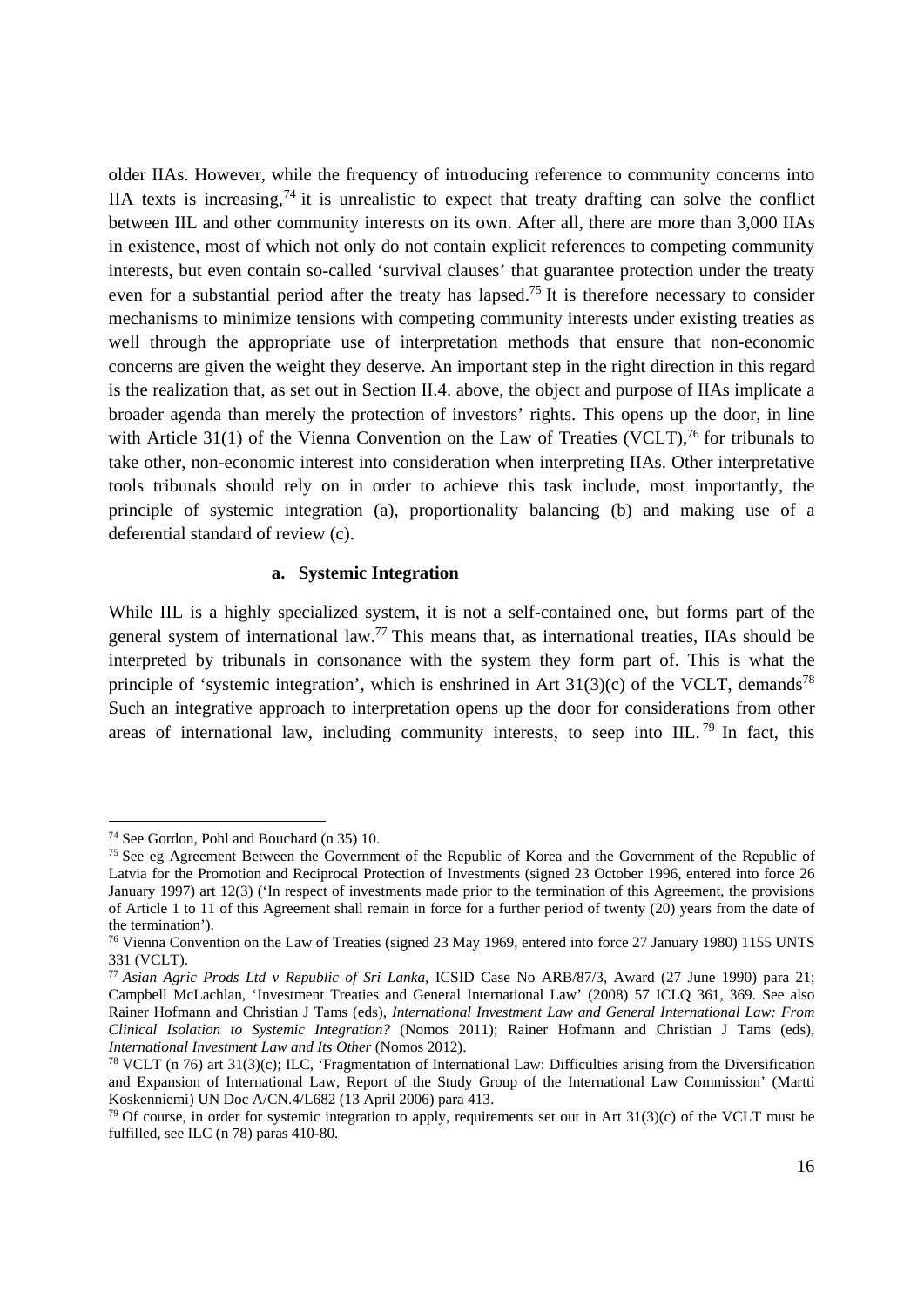approach has already made its way into IIL with plenty examples of investment tribunals resorting (although not always explicitly) to systemic integration in investment arbitration.<sup>80</sup>

When interpreting the FET clause in the NAFTA, for example, the *Pope and Talbot* tribunal, already early on, looked to other BITs for guidance;<sup>81</sup> the tribunal in *Continental v Argentina* relied heavily on WTO law in interpreting the NPM clause in the Argentina-US BIT.<sup>82</sup> Just as the tribunals in these cases drew on other treaties or areas of international law for interpretative purposes, the same can be done in order to make IIL more receptive towards community concerns. This was done, for example, by the tribunal in *Al-Warraq v Indonesia*, which relied considerably on human rights instruments in interpreting and applying the FET provision of the applicable IIA.83

As a consequence, there is ample basis for employing the principle of systemic integration as a gateway for community concerns to guide the interpretation of otherwise vague treaty standards, such as the concept of indirect expropriation or the requirement to treat foreign investors fairly and equitably. Certainly, as the tribunal is only required to 'take into account' these concerns when interpreting a treaty, their precise impact can only be assessed on a case-tocase basis. In some instances (such as *Al-Warraq v Indonesia*), their effect may be to help clarify IIA standards to the benefit of investors, while in others they will elucidate the limits of investor protection and hence minimize frictions with competing community interests.

#### **b. Proportionality Analysis**

-

Another instrument that makes IIL more receptive for competing community interests is the increasing use by investment tribunals of proportionality balancing. Proportionality analysis constitutes an interpretative technique for resolving conflicts between two competing interests – in this particular case that of a foreign investor and the competing community interest.<sup>84</sup> It allows for striking a balance between opposing interests by weighing their relative importance even in cases where there is no express exception to the stipulated rights foreign investors enjoy under an IIA.85 The principle, which originated in German public law, and subsequently spread to a large

<sup>80</sup> See Trinh Hai Yen, *The Interpretation of Investment Treaties* (Brill 2014) 55-61; J Romesh Weeramantry, *Treaty* 

<sup>&</sup>lt;sup>81</sup> Pope & Talbot Inc v The Government of Canada, UNCITRAL, Award on the Merits (10 April 2001) paras 110-18.<br><sup>82</sup> Continental Casualty Company v Argentina, ICSID Case No ARB/03/9, Award (5 September 2008) paras 192-95. For other examples of the influence of WTO law on the interpretation of IIL see Jürgen Kurtz, 'The Use and Abuse of WTO Law in Investor-State Arbitration: Competition and Its Discontents' (2009) 20 EJIL 749; Jürgen Kurtz, *The WTO and International Investment Law: Converging Systems* (CUP 2016) 218-24; Nicholas DiMascio and Joost Pauwelyn. 'Nondiscrimination in Trade and Investment Treaties: Worlds Apart or Two Sides of the Same Coin?' (2008) 102 AJIL 48.

<sup>83</sup> *Al Warraq v Indonesia* (n 33) paras 540 ff. For another example of how community interests can be integrated in IIL see Bruno Simma, 'Foreign Investment Arbitration: A Place For Human Rights?' (2011) 60 ICLQ 573, 584-92.

<sup>84</sup> Benedict Kingsbury and Stephan W Schill, 'Public Law Concepts to Balance Investors' Rights with State Regulatory Actions in the Public Interest—the Concept of Proportionality' in Schill (n 42) 79.  $85$  Ibid.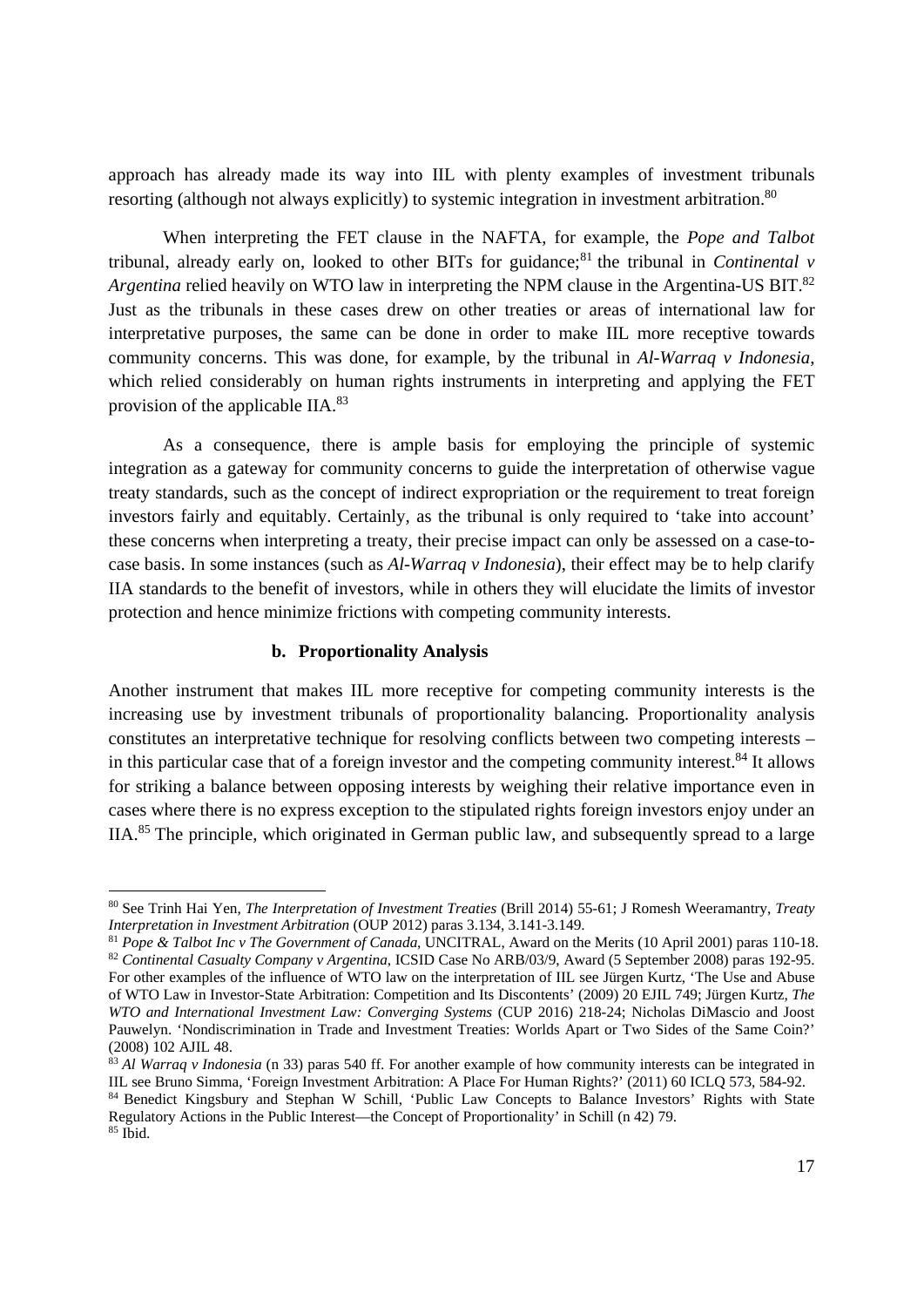number of public-law systems across the globe, $86$  can be considered to represent a true principle of comparative public law. On the international plane, it has found acceptance in the practice of the most prominent courts and tribunals, including the International Court of Justice, the European Court of Human Rights, and the Court of Justice of the European Union and increasingly also in the context of investment arbitration.<sup>87</sup>

Investment tribunals have, for example, in cases that involve measures taken by the host State to protect community interests, used proportionality when applying the concept of indirect expropriation and interpreting FET and NPM clauses.<sup>88</sup> While early tribunals who made use of proportionality, often applied it in an unclear and sometimes only implicit manner,<sup>89</sup> in more recent cases proportionality plays an increasing role in the outcome of cases and is applied in a generally more elaborate and more sophisticated manner.<sup>90</sup> These tendencies notwithstanding, there is room for improvement to arrive more generally at a fuller three-step proportionality analysis that involves the assessment of a State measure as to its suitability, necessity and proportionality *stricto sensu*. 91 It is by resorting to this structured analysis that investment tribunals can find an instructive tool to balance community interests and those of foreign investors.

While investment tribunals are yet to fully incorporate all the facets of this analytical tool in their reasoning, they have shown increasing sensitivity to the principle of proportionality. It is therefore not unlikely that future tribunals will turn to proportionality analysis to balance investor interests and competing community interests. At the same time, it is understandable that vesting arbitrators, who are appointed on a case to case basis, with the broad powers connected to proportionality balancing, especially when this is not explicitly mentioned in the governing treaty, and when 'legislative' counterweights in the hands of the contracting parties to an IIA are

1

<sup>86</sup> For a detailed account of proportionality's origin and diffusion see Alec Stone Sweet and Jud Mathews, 'Proportionality Balancing and Global Constitutionalism' (2008) 47 Columbia Journal of Transnational Law 73 and Aharon Barak, *Proportionality: Constitutional Rights and their Limitations* (CUP 2012) 175-210.<br><sup>87</sup> See Alec Stone Sweet and Giacinto della Cananea, 'Proportionality, General Principles of Law, and Investor-State

Arbitration: A Response to Jose Alvarez' (2014) 46 NYU Journal of International Law and Politics 911, 918-22;<br>Kingsbury and Schill (n 84) 83; Gebhard Bücheler, *Proportionality in Investor-State Arbitration* (OUP 2015) 68-

<sup>&</sup>lt;sup>88</sup> See Kingsbury and Schill (n 84) 89-102; Bücheler (n 87) 122-250; for a comprehensive overview of the application of proportionality analysis in investment arbitration see Caroline Henckels, *Proportionality and Deference in Investor State Arbitration: Balancing Investment Protection and Regulatory Autonomy* (CUP 2015) 83-115.

<sup>89</sup> See eg *Tecnicas Medioambientales Tecmed SA v United Mexican States*, ICSID Case No ARB(AF)/00/02, Award (29 May 2003) para 122; *LG&E Energy Corp LG&E Capital Corp LG&E International Inc v Argentine Republic,* ICSID Case No Arb/02/1, Decision on Liability (3 October 2006) para 195.

<sup>&</sup>lt;sup>90</sup> *Occidental Petroleum Corporation and Occidental Exploration and Production Company v The Republic of Ecuador, ICSID Case No ARB/06/11, Award (5 October 2012) and <i>Continental Casualty* (n 82).

<sup>&</sup>lt;sup>91</sup> For a more detailed account on the application of the different steps in proportionality analysis see Kingsbury and Schill (n 84) 86-88; Anne van Aaken, 'Defragmentation of Public International Law Through Interpretation: A Methodological Proposal' (2009) 16 Indiana Journal of Global Legal Studies 483, 504; Stone Sweet and della Cananea (n 87) 917-18; Henckels (n 88) 25-26.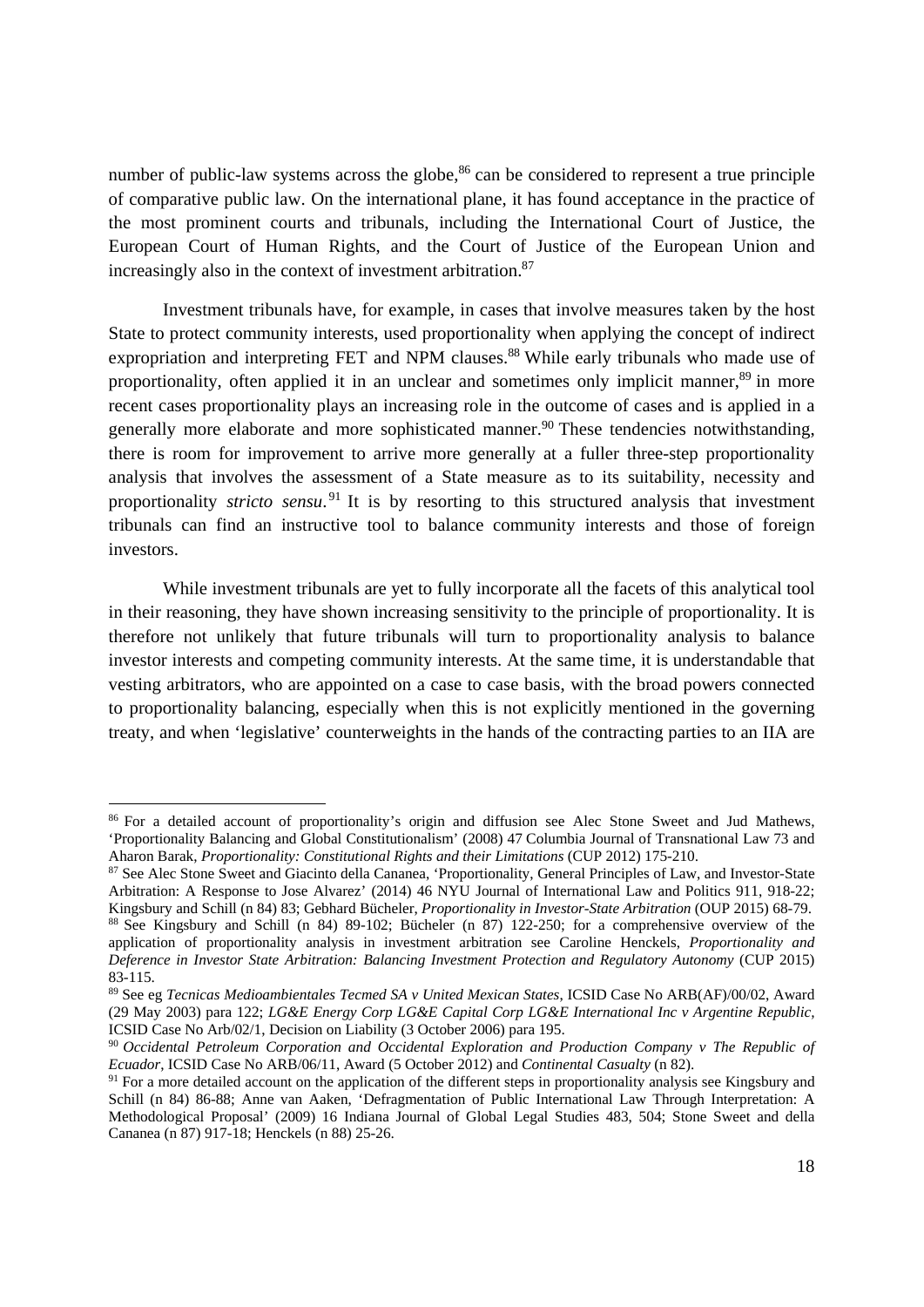missing, may be cause for concern.<sup>92</sup> If, however, the alternative to proportionality balancing is that competing interests remain unaddressed, proportionality appears to be the preferable route to take in order to accommodate community interests. Moreover, States are in a position to monitor how tribunals make use of proportionality analysis and could, in case they perceive the way arbitrator make use of it as illegitimate, step in through binding interpretations or treaty modification, at least in order to align future uses of proportionality to their interests.<sup>93</sup>

#### **c. Standard of Review and Deference**

Finally, doctrines of deference vis-à-vis State measures protecting community interests are an instrument to alleviate conflicts. In reviewing host State measures affecting foreign investors, investment tribunals can adopt different standards of review, ranging from complete deference to the government's decision, its basis for decision-making and the underlying motivation, to reexamining the issue at hand *de novo*. Most IIAs do not explicitly address how much deference tribunals should exercise,  $94$  leaving them with considerable discretion. While tribunals are yet to develop a coherent methodological approach to the standard of review,  $95$  there seems to be increasing willingness to accord host States considerable deference, 96 in particular when competing community interests are concerned.

Adopting regulation that balances community interests against other rights, such as those of foreign investors, involves delicate policy choices and difficult decisions. Domestic institutions of the host State, often having better knowledge of the local circumstances and, at least in democratic societies, being infused with more democratic legitimacy, are in such instances usually in a better position to make inferences about relevant facts and the appropriate ways to address them than international tribunals that are farther removed from the ground.<sup>97</sup> In

<sup>92</sup> See José E Alvarez, '"Beware: Boundary Crossings" – A Critical Appraisal of Public Law Approaches to International Investment Law' (2016) 17 JWIT 171; Sornarajah (n 11) 365-82; Valentina Vadi, 'The Migration of Constitutional Ideas to Regional and International Economic Law: The Case of Proportionality' (2015) 35 Northwestern Journal of International Law & Business 557, 571. For potential drawbacks of proportionality balancing in general see Bücheler (n 87) 62-66. Much of the anxiety about the intrusiveness of proportionality balancing can, nonetheless, be alleviated by combining it with the adoption of a deferential standard of review (see section III.1.c.). Depending on the specific circumstances of each case, various stages of proportionality analysis will require that different levels of deference are accorded to the primary decision maker, making proportionality balancing a less invasive instrument. For a detailed account of the interplay between proportionality balancing and deference see Henckels (n 88) 45-68.

<sup>&</sup>lt;sup>93</sup> See Anthea Roberts, 'Power and Persuasion in Investment Treaty Interpretation: The Dual Role of States' (2010) 104 AJIL 179.

<sup>&</sup>lt;sup>94</sup> Caroline Henckels, 'Balancing Investment Protection and the Public Interest: The Role of the Standard of Review and the Importance of Deference in Investor–State Arbitration' (2013) 4 Journal of International Dispute Settlement 197.

<sup>&</sup>lt;sup>95</sup> Caroline Henckels, 'Indirect Expropriation and the Right to Regulate: Revisiting Proportionality Analysis and the Standard of Review in Investor-State Arbitration' (2012) 15 Journal of International Economic Law 223, 241. 96 Henckels (n 94) 214.

<sup>97</sup> Stephan W Schill, 'Deference in Investment Treaty Arbitration: Re-conceptualizing the Standard of Review' (2012) 3 Journal of International Dispute Settlement 577, 600-2; Henckels (n 94) 205-7; Erlend M Leonhardsen, 'Treaty Change, Arbitral Practice and the Search for a Balance' in Lukasz Gruszczynski and Wouter Werner (eds), *Deference in International Courts and Tribunals: Standard of Review and Margin of Appreciation* (OUP 2014) 135,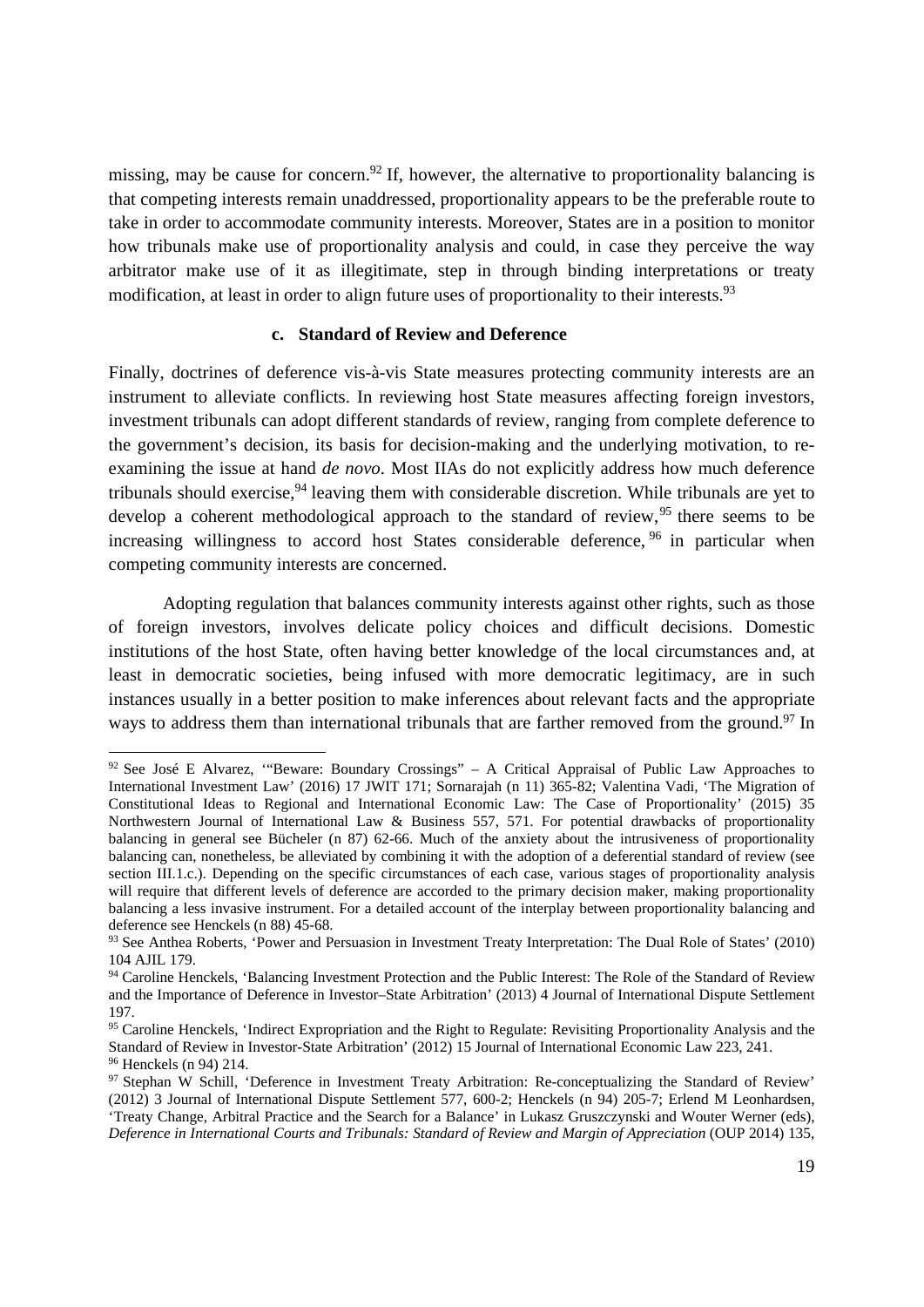addition, implementing measures that aim to protect competing community interests often requires skill and expertise that tribunals may not possess.<sup>98</sup> For example, investment claims concerning e.g. the protection of the environment or public health may involve scientifically based decisions made by specialised domestic bodies. In such cases, tribunals will usually have to accord a significant degree of deference to national regulators.

By according policy-makers sufficient deference when reviewing their decisions, investment tribunals can accord governments the space necessary for effectively safeguarding non-economic community interests. At the same time, exercising deference should not result in tribunals surrendering their adjudicatory function by yielding uncritically to decisions made at the domestic level. Arbitrators must remain the ones tasked with adjudging the legality of the host State's actions under international law. In doing so, they should, however, accord governments sufficient manoeuvring space for effectively managing competing community interests. They could, for example, apply a stricter standard of review in controlling the quality of government procedure and to curtail discrimination, while according deference in terms of how host governments balance competing interests in substance.<sup>99</sup> This would ensure host States the manoeuvring freedom to regulate for the protection of community interests, without compromising foreign investors' need for a certain level of protection, in particular against arbitrary or other acts that are not in accordance with the rule of law.

## **2. Accommodating Community Interests in Investor-State Dispute Settlement**

Making IIL more sensitive towards community interests can also be achieved through the adaptation of investor-State dispute settlement procedure in order to accommodate community interests better. To do so, one does not necessarily have to look outside of the existing structures of IIL – tools capable of achieving this task already exist within the current system, even though they are presently perhaps not sufficiently used. Transparency and *amicus curiae* participation (a), various procedural means to minimize pro-investment bias (b), and counterclaims (c) are some of the most important examples.

## **a. Transparency and** *Amicus Curiae* **Participation**

The shortcomings of the ISDS system in achieving the same level of transparency that usually accompanies public law adjudication has been one of the focal points of criticism of IIL.<sup>100</sup> There

 <sup>149-51.</sup> See *Electrabel SA v Republic of Hungary,* ICSID Case No ARB/07/19, Decision on Jurisdiction, Applicable Law and Liability (30 November 2012) para 8.35 and *Glamis Gold v United States,* UNCITRAL (NAFTA), Award (8 June 2009) paras 804-5.

<sup>98</sup> Schill (n 97) 602-3; Henckels (n 94) 201-12; Leonhardsen (n 97) 146-47.

<sup>99</sup> Schill (n 97) 603-4.

<sup>&</sup>lt;sup>100</sup> European Parliamentary Research Service Briefing, 'Investor-State Dispute Settlement: State of Play and Prospects for Reform' (21 January 2014)  $\langle$ http://www.europarl.europa.eu/RegData/bibliotheque/briefing/2014/130710/LDM\_BRI(2014)130710\_REV2\_EN.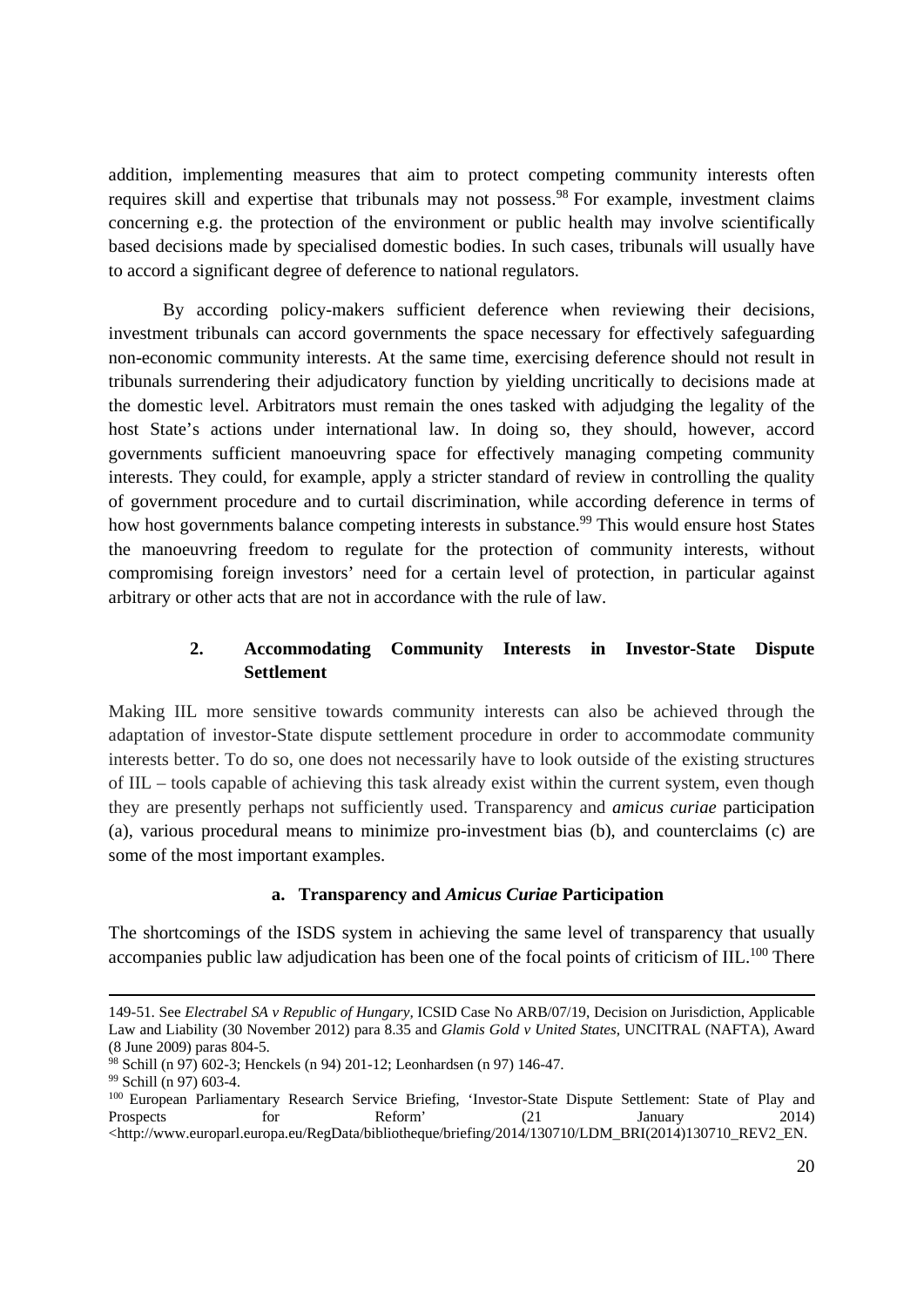is little doubt that a system that deals with important public issues, needs to provide sufficient openness so that all that could potentially be affected have access to relevant information and are able to have a voice in the decision-making process. Such improvements would also work to ensure the better protection of community interests within IIL. Not only will increased transparency incentivize investment arbitrators to show greater caution when dealing with sensitive issues of public importance; it will also facilitate the involvement of a greater number of actors, including academia and civil society, allowing them to point out deficiencies and suggests possible improvements to the system.

At the same time, one should also acknowledge that great strides have already been made with regard to improving transparency within IIL since the initial criticism was raised. It is hardly justified anymore to characterize tribunals as 'secretive' and 'obscure'.<sup>101</sup> Considerable efforts have been made within  $\text{ICSID}$ ,<sup>102</sup> NAFTA<sup>103</sup> and new generations of  $\text{IAs}^{104}$  to increase transparency. As a result, today most awards are made public; there is increasing access to submissions made in arbitrations; and the practice to allow public or publicly broadcasted hearings is increasing. Similarly, UNCITRAL has adopted 'Rules on Transparency in Treatybased Investor-State Arbitration' 105 that will apply by default to cases initiated under IIAs concluded after their coming into effect on 1 April 2014, while the Mauritius Convention on Transparency opens up the possibility for extending the application of the Rules to IIAs concluded before that date.<sup>106</sup> Taken together, all of these developments demonstrate a clear shift towards increased transparency within investment arbitration, which can, in turn, have a beneficial impact on the protection of community interests within IIL.

pdf>; Sven Giegold, 'The Promised "Transparency" Around TTIP Has Been a Sham' (*The Guardian*, 31 August 2015) <http://www.theguardian.com/commentisfree/2015/aug/31/transparency-ttip-documents-big-business>; 'Open Letter from Lawyers to the Negotiators of the Trans-Pacific Partnership Urging the Rejection of Investor-State Dispute Settlement' (8 May 2012) <http://tpplegal.wordpress.com/open-letter/> all accessed 4 May 2016. For a balanced view see Julie A Maupin, 'Transparency in International Investment Law: The Good, the Bad and the Murky' in Andrea Bianchi and Anne Peters (eds), *Transparency in International Law* (CUP 2013) 142-71.<br><sup>101</sup> Anthony De Palma, 'Nafta's Powerful Little Secret: Obscure Tribunals Settle Disputes, But Go Too Far, Critics

Say' (*New York Times*, 11 March 2001) <http://www.nytimes.com/2001/03/11/business/nafta-s-powerful-little-secret-obscure-tribunals-settle-disputes-but-go-too-far.html>accessed 4 May 2016.

<sup>&</sup>lt;sup>102</sup> In 2006 the ICSID Arbitration Rules were amended in order to, *inter alia*, provide greater transparency in proceedings administered by ICSID, see Rules 32, 37 and 48, available at <br>
<https://icsid.worldbank.org/ICSID/StaticFiles/basicdoc/partF.htm<u>> accessed 4 May 2016</u>.

<sup>&</sup>lt;sup>103</sup> NAFTA Free Trade Commission, 'Notes of Interpretation of Certain Chapter 11 Provisions' (31 July 31 2001)  $\langle$ http://www.international.gc.ca/trade-agreements-accords-commerciaux/topics-domaines/disp-diff/NAFTA-

Interpr.aspx?lang=eng>; Statement of Canada on Open Hearings in NAFTA Chapter Eleven Arbitrations (7 October 2003) <http://www.international.gc.ca/trade-agreements-accords-commerciaux/agr-acc/nafta-alena/openhearing.aspx?lang=en>; US Statement on Open Hearings in NAFTA Chapter Eleven Arbitrations (7 October 2003) <https://ustr.gov/archive/assets/Trade\_Agreements/Regional/NAFTA/asset\_upload\_file143\_3602.pdf> all accessed 4 May 2016.

<sup>&</sup>lt;sup>104</sup> See eg TPP (n 72) art 9.23 and CETA (n 68) art X.33.<br><sup>105</sup> UNCITRAL, 'Rules on Transparency in Treaty-based Investor-State Arbitration' (effective as of 1 April 2014)<br>
<http://www.uncitral.org/uncitral/en/uncitral\_t

<sup>&</sup>lt;sup>106</sup> United Nations Convention on Transparency in Treaty-based Investor-State Arbitration (adopted 10 December 2014, not yet in force) <http://www.uncitral.org/pdf/english/texts/arbitration/transparency-convention/Transparency-Convention-e.pdf> accessed 4 May 2016.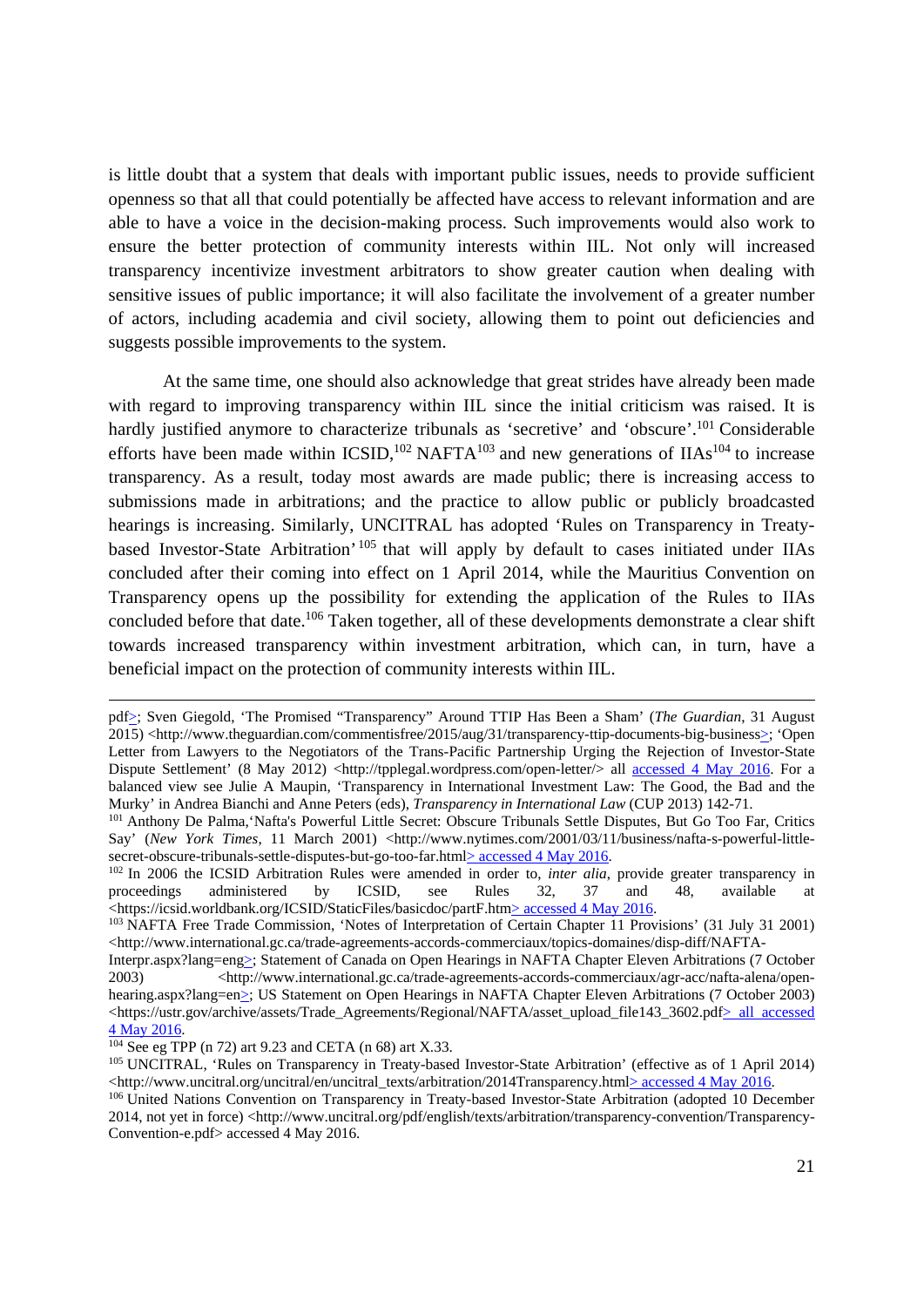Furthermore, increased transparency also acts as an agent for enabling another important tool for the protection of community interests in IIL: *amicus curiae* participation. *Amici curiae* are 'friends of the court' that offer their specific knowledge, perspective or information to the tribunal on matters that arise in the case and are of interest to non-disputing parties or the wider community.<sup>107</sup> While tribunals were initially reluctant to accept *amicus curiae* involvement,<sup>108</sup> they have increasingly become more open to such initiatives.109 Meanwhile, an amendment of the ICSID Rules, changes by some countries to their model BITs and the inclusion of rules on amicus participation in the UNCITRAL Transparency Rules have institutionally backed up such initiatives.110 Although the rights of non-disputing parties within the proceedings have mostly remained limited to submitting written briefs,<sup>111</sup> *amicus* participation provides an additional opportunity for community interests to be brought to the attention of arbitral tribunals, by private non-profit organizations as well as by international organizations whose mandate is the protection of community interests.

In *Philip Morris v Uruguay*, for example, both the World Health Organization and the Pan American Health Organization sought to be heard as *amici* in the proceedings in order to ensure that the community interests they represent are adequately taken into consideration.<sup>112</sup> Another encouraging development is the pro-active approach adopted by the tribunal in *Ely Lilly v Canada* to issue a public invitation to any person interested in applying for permission to submit a written submission in light of the community interest involved.<sup>113</sup>

1

 $107$  In the majority of cases where amici were involved the reason for involvement was, in fact, the existence of some type of community interests, including public health and environmental concerns, sustainable development, and protection of cultural heritage. See *Methanex Corporation v United States of America*, UNICTRAL (NAFTA), Decision of the Tribunal on Petitions from Third Persons to Intervene as 'amici curiae' (15 January 2001); *Pac Rim Cayman LLC v Republic of El Salvador*, ICSID Case No ARB/09/12, Submission of Member Organizations of La Mesa as Amicus Curiae (25 July 2014); *Biwater Gauff v Tanzania*, ICSID Case No ARB/05/22, Award (24 July 2008) para 366 and *Glamis Gold v United States* (n 97); *Grand River v United States*, ICSID Case No ARB/10/5, Award (12 January 2011) para 60.

<sup>108</sup> *Aguas del Tunari, SA v Republic of Bolivia*, ICSID Case No ARB/02/3, Decision on Respondent's Objections to Jurisdiction (21 October 2005) paras 15-18; *Suez/InterAguas v Argentina*, ICSID Case No ARB/03/17, Order in Response to a Petition for Participation as *Amicus Curiae* (17 March 2006). 109 See eg *Biwater Gauff v Tanzania* (n 107) Procedural Order No 5 (2 February 2007) and *Piero Foresti v South* 

*Africa*, ICSID Case No ARB(AF)/07/01, Letter from ICSID Regarding Non-disputing Parties (5 October 2009). For an overview of *amicus curiae* in investment arbitrations see Lucas Bastin, 'The Amicus Curiae in Investor-State Arbitration' (2012) 1 Cambridge Journal of International and Comparative Law 208.

<sup>110</sup> See ICSID Rules (n 102) art 37(2); UNCITRAL Transparency Rules (n 105) art 4; US Model BIT (n 65) art 28(3) and Canadian Model FIPA (n 66) art 39.

<sup>&</sup>lt;sup>111</sup> Other procedural rights requested by *amici*, such as attending the hearings and making oral presentations, were mainly refused. See Bastin (n 109) 215-21.<br><sup>112</sup> *Philip Morris v Uruguay* (n 8) Procedural Order No 3 (17 February 2015) and Procedural Order No 4 (24 March

<sup>2015).</sup> 

<sup>113</sup> ICSID News Release, 'Eli Lilly and Company v Government of Canada (ICSID Case No UNCT/14/2) – Amici Curiae' (5 November 2015)

<sup>&</sup>lt;https://icsid.worldbank.org/apps/ICSIDWEB/Pages/News.aspx?CID=169&ListID=74f1e8b5-96d0-4f0a-8f0c-2f3a92d84773&variation=en\_us> accessed 4 May 2016.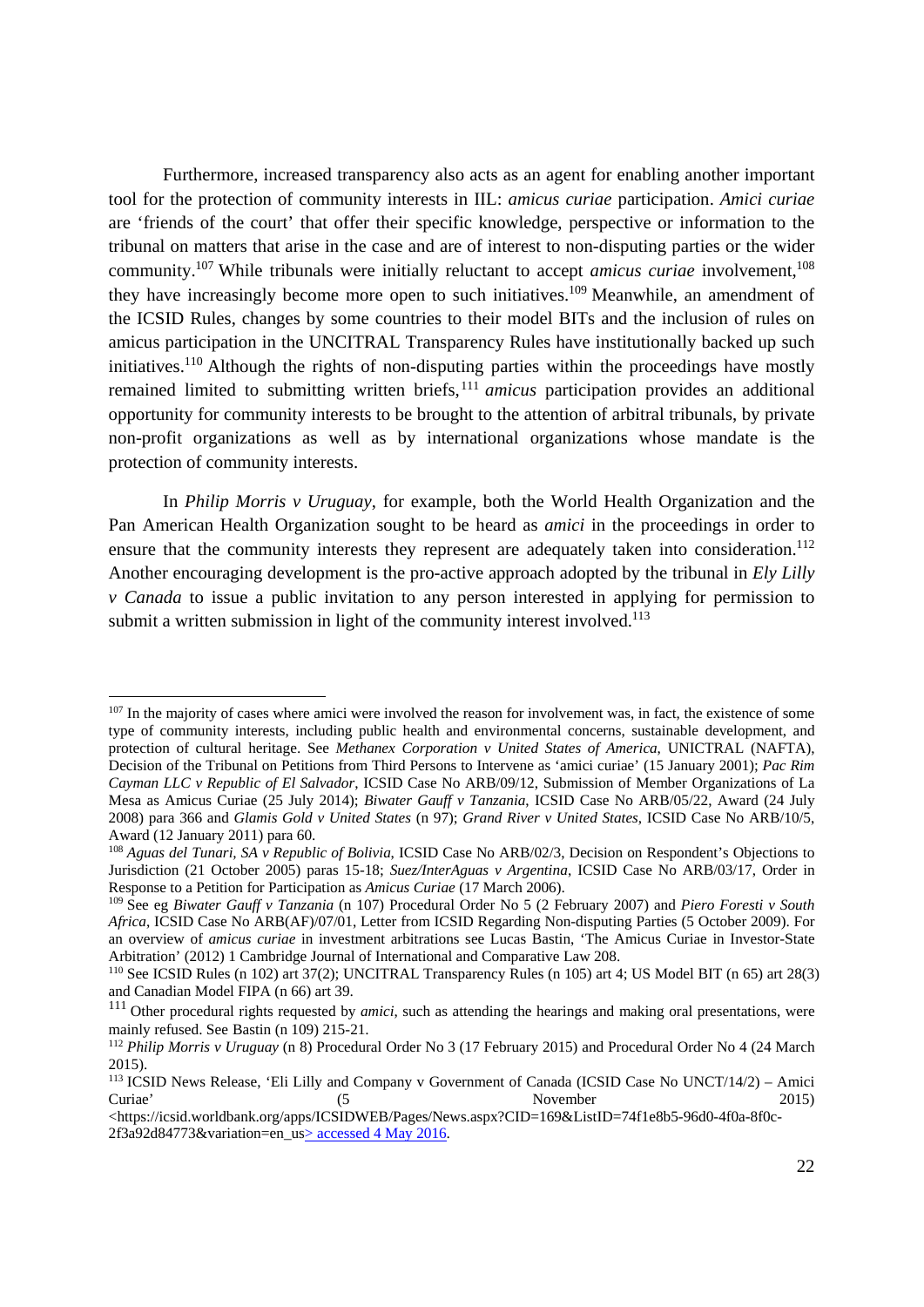Despite these encouraging inroads with regard to transparency and *amici* participation, there is still considerable room for improvement. Firstly, the extent to which tribunals consider the arguments made in *amicus* submissions, and how much, if at all, the submissions influence the actual decision-making, is still largely a mystery. This calls for the development of a mechanism that ensures that tribunals take *amicus* submissions clearly into account, above all in their reasoning, but also avoid abuse of *amicus* submissions that could paralyse effective proceedings. 114 Secondly, improvements are needed with regard to investment disputes, not administered by ICSID, that are not resolved under IIAs. Knowledge of such disputes in many cases remains direly lacking. Steps are therefore needed to ensure that all areas of international investment relations provide for sufficient transparency in order to avoid conflicts with competing community interests.

#### **b. Minimizing Pro-Investor Bias in Arbitral Tribunals**

The changes that are being made to the system of IIL to ensure that community interests are taken into account will, however, only be effective if the risk of pro-investor bias in arbitral tribunals is minimized as much as possible<sup>115</sup>. Perhaps unexpectedly, it is precisely the flexibility of the ISDS regime that is the object of criticism that allows for such adjustments to be made without the need for tectonic shifts in how the system operates. Even if arbitrators have an interest in obtaining future appointments and seeing investor-State arbitrations continue, it is rather short-sighted to suggest that this can be best achieved through simple favouritism of investors. Instead, what needs to be realized is that, in the long run, it is States who control the fate of ISDS. They have the power to adjust, renegotiate and even dismantle the system. As a consequence, arbitrators should have an interest in rendering decisions that appropriately balance investment protection and non-economic community interests in line with the preference of the international community and its community interests, unless they want to risk fundamental backlash against the existing system, which would equally phase out their opportunities for future appointment. This should require them to take non-economic community interests into account in their decision-making and minimize conflicts with investment protection.<sup>116</sup>

Furthermore, arbitrator appointments themselves are a means for States to influence that composition of the tribunal and bring in arbitrators with a background and specific skill set that will ensure that specific community interests involved will be properly taken into consideration

<sup>114</sup> On potential drawbacks of *amicus curiae* see Katia Fach-Gomez, 'Rethinking the Role of the Amicus Curiae in International Investment Arbitration: How to Draw the Line Favorably for the Public Interest' (2012) 35 Fordham International Law Journal 510, 548-54.<br><sup>115</sup> On the problem of pro-investor bias see n 14.<br><sup>116</sup> Systematic empirical studies are still missing as to how the interest of arbitrators in being reappointed affects

their decision-making. There are, however, empirical studies that indicate that States are more successful in defending investment claims than investors in winning them. See Susan D Franck, 'Development and Outcomes of Investment Treaty Arbitration' (2009) 50(2) Harvard International Law Journal 435, 447; Susan D Franck, 'Empirically Evaluating Claims About Investment Treaty Arbitration' (2007) 86 North Carolina Law Review 1, 49.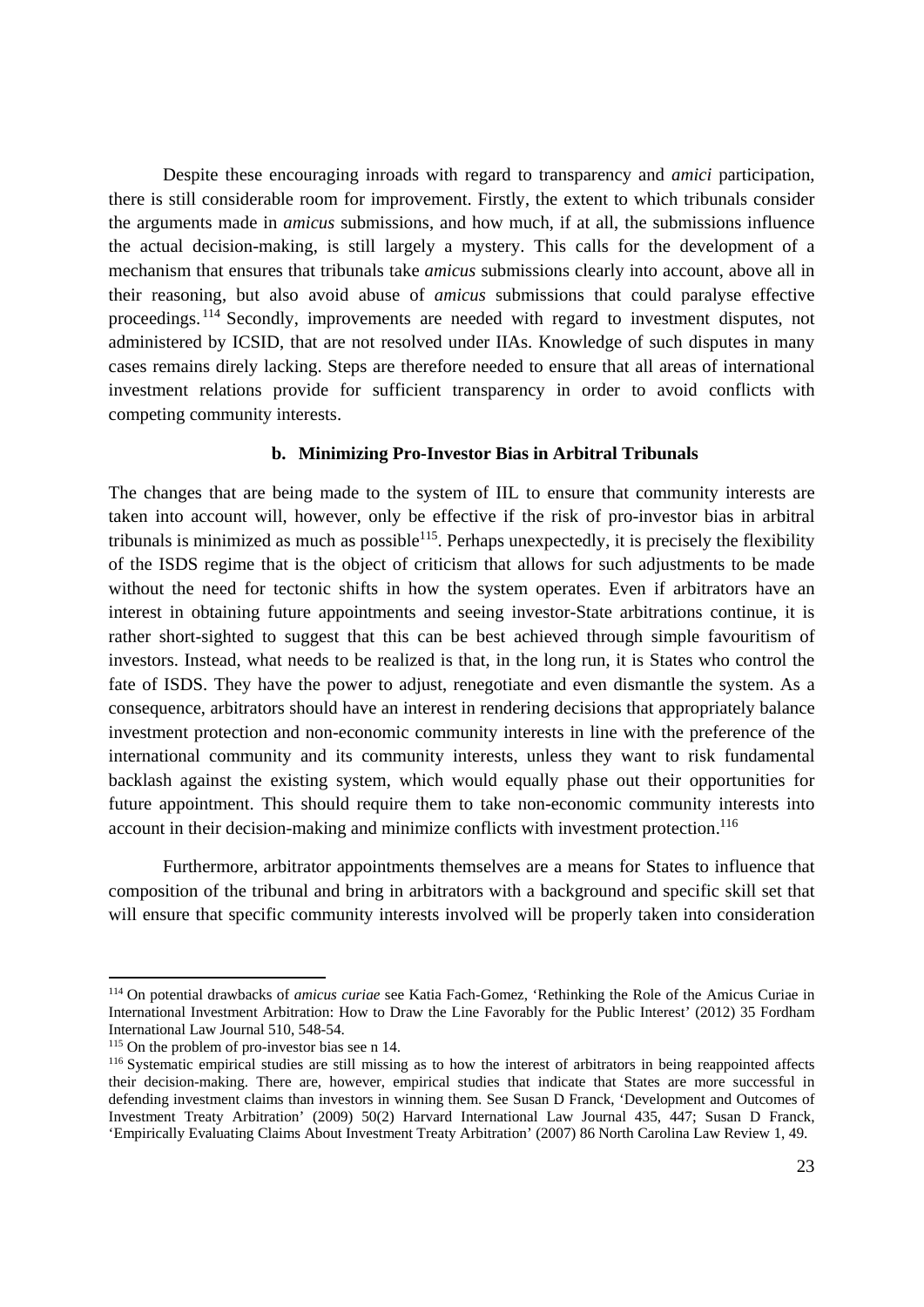during the arbitration.<sup>117</sup> Positive effects in terms of informing the tribunals' understanding of affected community interests could also be achieved by bringing in experts in the competing community interests concerned.118 Finally, increasing arbitrator independence and impartiality and minimizing pro-investor bias arising out of the embeddedness of arbitrators in the world of big business law firms can be helped by more stringent ethical rules for arbitrators<sup>119</sup> and by restricting that individuals adopt dual roles as arbitrator and counsel in different cases.<sup>120</sup> All in all, a variety of tools exist in the current structure of investment arbitration or could be introduced through small organic changes, to help minimize pro-investment or pro-investor bias and to allow for a fair balance between investment protection and competing community concerns.

#### **c. Counterclaims**

A final example of a procedural avenue for alleviating tensions between IIL and competing community interests is the possibility for States to bring counterclaims in investment arbitration. This could provide an important additional mechanism to ensure that obligations that are of interest to the wider community are complied with by foreign investors. Attempts at bringing counterclaims successfully, however, are still rare, as tribunals have been hesitant to find jurisdiction over counterclaims.<sup>121</sup> Nonetheless, virtually all tribunals have in principle accepted the notion that counterclaims can be brought; $122$  and recent decisions promise a more liberal

<sup>&</sup>lt;sup>117</sup> Interestingly enough, in a rare case when this approach was employed, it was the claimant and not the respondent that made use of it. See *Grand River v US* (n 107) paras 128-45, 186-87, 205-21 and 247, where the investors, who were members of an indigenous people, appointed Professor James Anaya, a former UN Special Rapporteur on the Rights of Indigenous Peoples, as arbitrator, which added a different perspective to the tribunal and provided for better accommodation of the interests of the indigenous group involved.

<sup>&</sup>lt;sup>118</sup> See eg *Perenco v Ecuador* (n 58) where the tribunal appointed an independent environmental expert to assist it in determining the extent of environmental damage.

<sup>&</sup>lt;sup>119</sup> See eg EU TTIP proposal (n 15) art 11; CETA (n 68) art X.25, paras 5-11.<br><sup>120</sup> See eg EU TTIP proposal (n 15) art 11. For problems arising from such dual roles see Eberhardt and others (n 12) 23; Thomas Buergenthal, 'The Proliferation of Disputes, Dispute Settlement Procedures and Respect for the Rule of Law' (2006) 22(4) Arbitration Inttermational 495, 497-98; Nathalie Bernasconi-Osterwalder, Lise Johnson and Fiona Marshall, 'Arbitrator Independence and Impartiality: Examining the Dual Role of Arbitrator and Counsel' (IV Annual Forum for Developing Country Investment Negotiators Background Papers, New Delhi, 27-29 October 2010)<br>
<www.iisd.org/pdf/2011/dci\_2010\_arbitrator\_independence.pdf> accessed 4 May 2016.

<sup>&</sup>lt;sup>121</sup> This is especially the case in treaty-based disputes. See *Spyridon Roussalis v Romania*, ICSID Case No ARB/06/1, Award (7 December 2011) paras 859-77; *Saluka Invs BV v Czech Republic*, UNCITRAL, Decision on Jurisdiction over the Czech Republic's Counterclaim (7 May 2004) para 80. For an extensive overview of investment cases dealing with counterclaims see Ana Vohryzek-Griest, 'State Counterclaims in Investor–State Disputes: A History of 30 Years of Failure' (2009) 15 International Law: Revista Colombiana de Derecho Internacional 83. See also Hege Elisabeth Kjos, 'Counterclaims by Host States in Investment Treaty Arbitration' (2007) 4(4) TDM 1; Andrea Bjorklund, 'The Role of Counterclaims in Rebalancing Investment Law' (2013) 17(2) Lewis & Clark Law Review 461 and Alessandra Asteriti, 'Environmental Law in Investment Arbitration: Procedural Means of Incorporation' (2015) 16 JWIT 248.

<sup>122</sup> *Roussalis v Romania* (n 121) paras 864-66; *Saluka v Czech Republic* (n 121) paras 38-39; *Sergei Paushok, CJSC Golden East Company and CJSC Vostokneftegaz Company v The Government of Mongolia*, UNCITRAL, Award on Jurisdiction and Liability (28 April 2011) para 689.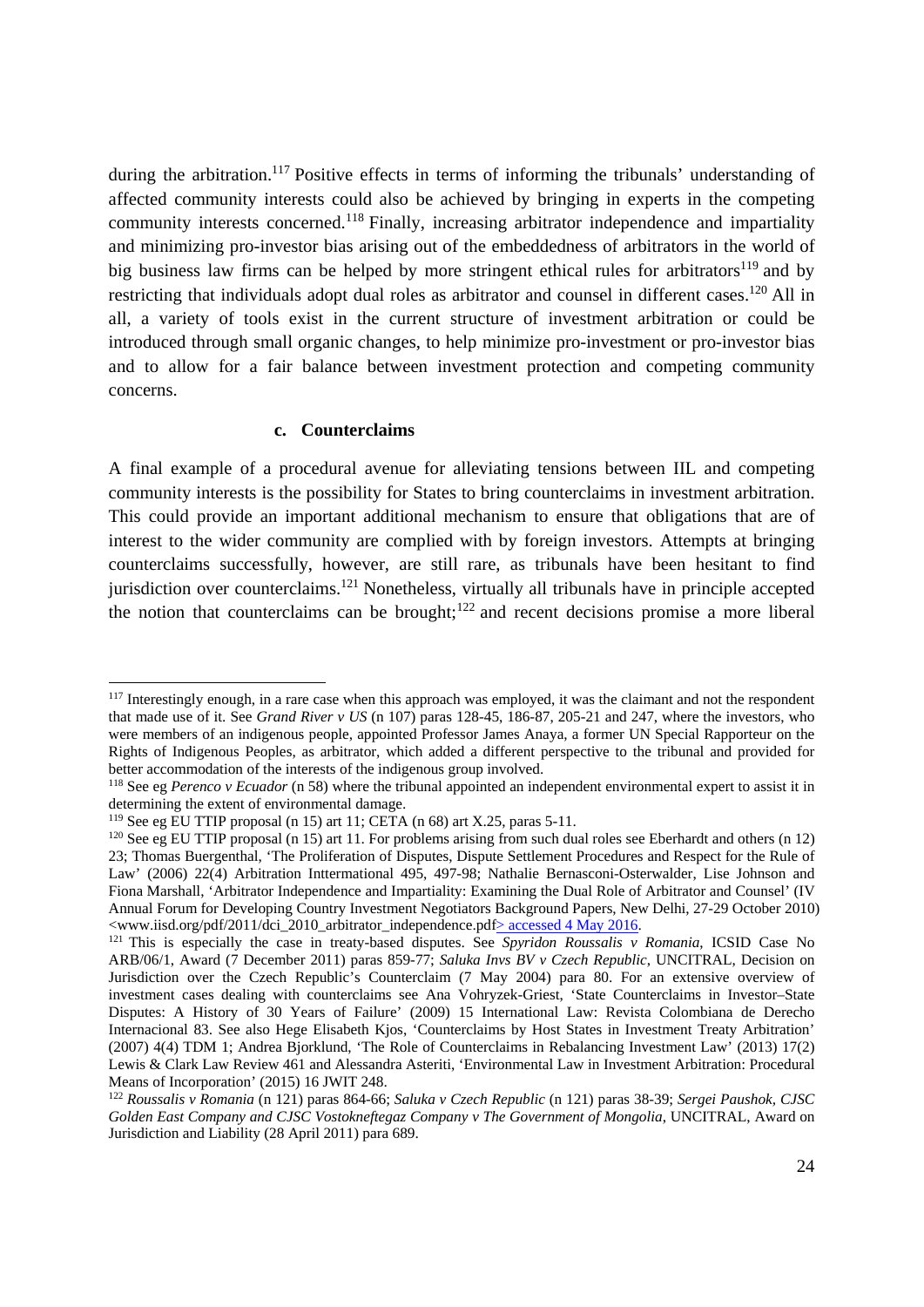practice, as several counterclaimants have been successful in passing the jurisdiction hurdle.<sup>123</sup> Of particular interests is the case of *Perenco v Ecuador*, where the respondent put forward two counterclaims, arguing that the investor had caused environmental damage in excess of USD 2.7 billion. In its interim decision, the tribunal stressed its mindfulness 'of the fundamental imperatives of the protection of the environment' and indicated that it is likely to find Perenco liable, subject to a factual determination by an environmental expert regarding the occurrence of damage.124

Not only did the tribunal's hearing of counterclaims in this case help contextualize the whole dispute in light of the broader interests involved, instead of focusing solely on the investor's side of the story, but it has also increased the likelihood that the investor will be held accountable for damage caused by disregarding domestic norms that not only protect local interests of the host State but also broader community interests. This, in turn, will make it more likely that compliance by investors with such norms can be ensured in the future. Again, bringing and admitting counterclaims is a mechanism that can already be resorted to under many existing, but by far not all, IIAs, depending on the precise wording of the treaty.<sup>125</sup> The inclusion of clauses in future IIAs explicitly permitting counterclaims would therefore be advisable.

In sum, all three areas of procedural law can facilitate the reconciliation of investment protection and competing community interests. If used accordingly, these aspects demonstrate that existing procedural features of IIL possess considerable capacity for minimizing conflicts with competing community interests. It is only a matter of learning by all those involved, parties as well as arbitrators and counsel, to harvest that potential as best as possible. Changes to the structures of IIL and investment dispute settlement, as currently discussed, while possibly conducive to better integrating community interests into IIL, may not be strictly necessary to achieve that purpose. Instead, there is a great and largely unchartered territory to explore on how conflicts between IIL and competing community interests can be minimized, both in the procedure of investment arbitration and in substantive IIL.

#### **IV. IIL and Community Interests: Unfinished Business**

Although IIL's potential to interfere in the realization of non-economic community interests is very real and should not be understated, instruments and mechanisms that investment tribunals can use to minimize conflicts are also available and, to a large extent, are already being used. This includes interpretative techniques that aim at better integrating non-economic community

 $\overline{a}$ 

<sup>123</sup> See eg *Antoine Goetz and others v Republic of Burundi*, ICSID Case No ARB/01/2, Sentence (21 June 2012) paras 267-85; and Al Warraq v Indonesia (n 33) paras 655-72.<br>
<sup>124</sup> Perenco v Ecuador (n 58) paras 582-87.<br>
<sup>125</sup> Contrast eg the dispute resolution clause interpreted by the tribunal in Roussalis v Romania (n 121) paras 8

which decided that the clause of the governing BIT was not broad enough to permit counterclaims against investors to the one in *Goetz v Burundi* (n 123) paras 276-85, where the tribunal found the dispute resolution clause of the applicable BIT broad enough to encompass such claims.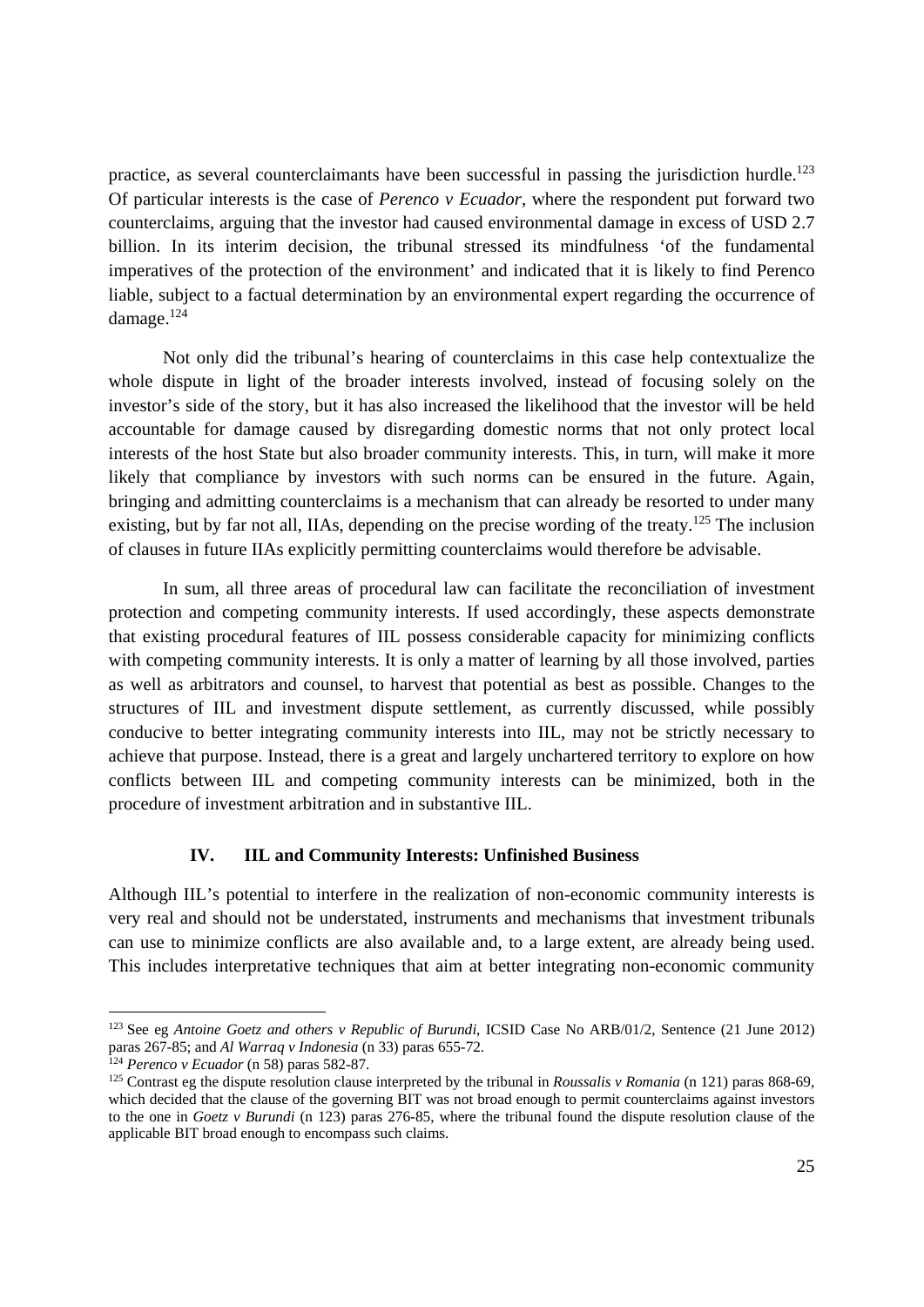interests within the IIL framework, both as regards substantive law as well as dispute settlement procedure. Moreover, on-going efforts at renegotiating existing treaties or recalibrating investment arbitration procedure in light of public law approaches to the field, including through reformed arbitration rules and the Mauritius Convention, are also geared towards minimizing the negative effect of IIL on non-economic community interests. It is, nonetheless, hard to resist the impression that the conciliatory potential we have pointed to in this chapter is far from being fully explored and put into practice. On the contrary, there are still sizeable inroads to be made in developing a better balance between economic and non-economic concerns in IIL. Consequently, increased and harmonized efforts by all actors involved – treaty negotiators, government officials, arbitrators, academics and civil society – are required in achieving this goal. Yet, only to the extent that the frictions with non-economic community concerns are alleviated can IIL live up to its full potential in contributing to the community interests of economic growth, furtherance of the rule of law, and sustainable development.

Yet, even under its own justification – the reaction to institutional deficits in host countries – there are areas where the contribution of IIL to the economic community interests it sets out to protect and promote itself faces a number of shortcomings. One such lingering gap is the lack of regulation of investor conduct and obligations at the international level.<sup>126</sup> While in many instances countries are capable and willing to regulate foreign investors and impose obligations on them under domestic law in order to respect non-economic community interests, dysfunctional domestic institutions may also result in a lack of regulation or enforcement. The fact that no obligations are imposed on foreign investors under international law can then lead to an imbalance between the protection afforded to foreign investment and the protection of noneconomic community interests. Even though some IIAs, such as the OIC Agreement, $127$  already impose certain obligations on investors, and a large number of soft law approaches to the topic have been developed,<sup>128</sup> great strides in requiring governments to effectively regulate foreign investors still need to be made. Conceptual frameworks, in particular the one developed by UN Special Rapporteur John Ruggie, $129$  and model treaties aiming at including investor obligations in IIAs,130 already exist. The next step would now be for all States to include such obligations in their actual treaty-making practice and consider whether international law enforcement mechanisms for non-economic community interests should be created.

<sup>&</sup>lt;sup>126</sup> See August Reinisch' chapter in this volume.

 $127$  Agreement on Promotion, Protection and Guarantee of Investments amongst the Member States of the Organization of the Islamic Conference (signed 5 June 1981, entered into force 23 September 1986) art 9 <http://investmentpolicyhub.unctad.org/Download/TreatyFile/2399> accessed 4 May 2016.

<sup>&</sup>lt;sup>128</sup> For an overview over these soft law instruments see Marc Jacob and Stephan W Schill, 'Going Soft: Towards a New Age of Soft law in International Investment Law?' (2014) 8 World Arbitration & Mediation Review 1, 15-33.

<sup>&</sup>lt;sup>129</sup> Office of the High Commissioner for Human Rights, 'Guiding Principles on Business and Human Rights: Implementing the United Nations "Protect, Respect and Remedy" Framework' (2011) UN Doc HR/PUB/11/04 <http://www.ohchr.org/Documents/Publications/GuidingPrinciplesBusinessHR\_EN.pdf>accessed 4 May 2016.

<sup>&</sup>lt;sup>130</sup> IISD Model International Agreement on Investment for Sustainable Development (2005) pt 3  $\lt$ https://www.iisd.org/pdf/2005/investment\_model\_int\_agreement.pdf> accessed 4 May 2016.